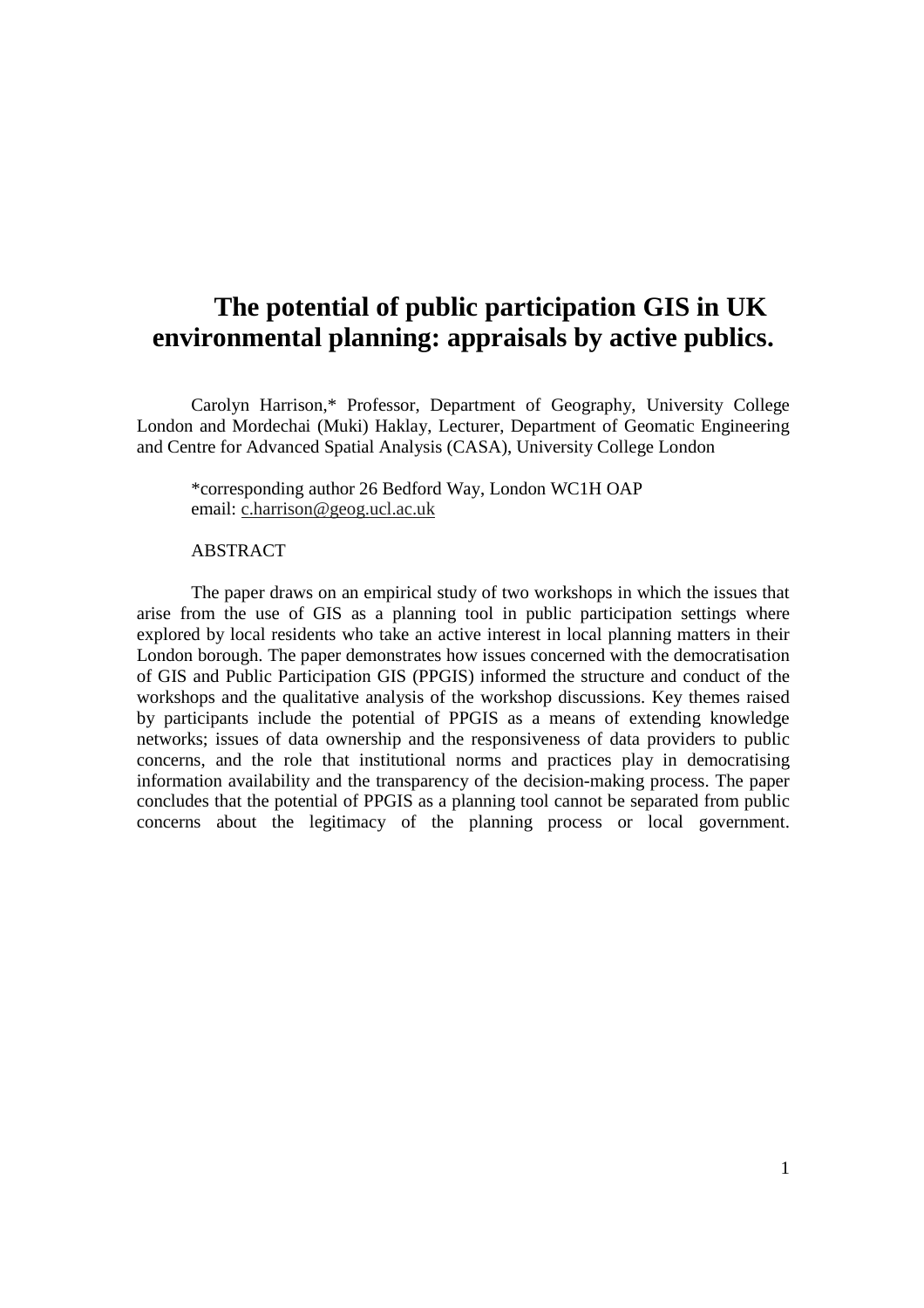# **The potential of Public Participation GIS in UK environmental planning: appraisals by active publics.**

### *Introduction*

Public Participation GIS or PPGIS has a broad research agenda that seeks to encourage new layers of capability within GIS and new connections to technologies and processes outside present GIS practice (Schroeder 1997, Obermeyer 1998, Talen 1999). This goal includes the use of GIS by grassroots communities to improve their purchase on public debate about future developments, the drive to increase public participation in environmental decision-making and improvements in the GIS tool kit for such purposes. These concerns sit within a wider research agenda about the democratisation of GIS in which the community is regarded as in need of more and better information and GIS technology itself in need of developing a pluralistic approach that supports both conventional (government generated) and non-conventional (community generated) data types.

Within the UK, the increasing availability of GIS in central and local government – especially within the planning departments, combined with the Labour government's stance on increased public participation in decision making processes (DETR 1998a, 1998b), provide the motivation and framing for PPGIS research. In the context of physical or land-use planning, central government expects all local authorities to provide Internet-based Planning Services by 2005 (DETR 2001) and a GIS is likely to be part of these services. At the same time, anticipated changes in the local planning system are likely to open new opportunities for PPGIS to be used by planners and the public in the preparation of proposed Local Development Frameworks, Community Plans and neighbourhood plans (DTLR 2001, 2002). The GIS research community in the UK has responded to these drivers by focusing on the development of novel approaches and an emphasis on Internet-based applications (Doyle *et al* 1998, Kingston *et al* 2000, Hudson-Smith and Evens 2002, Horita 2000, Carver *et al* 2001, Reeve *et al* 2002). These projects have adopted a mainly technical and technology-optimistic approach, paying attention to societal issues such as constraints on access to computers and the Internet, and in some cases using the technology as a way of reaching new publics and groups that do not participate in planning process. Their conclusions are usually supportive of policies designed to promote the wider use of Internet-based GIS for public participation in decision-making. While the rapid development and promotion of new technologies is undeniable, other related research in the planning field in the UK (Davies 2001, Rydin & Pennington 2000) suggests a more cautious approach before public use of GIS is to become common place in the planning process. In particular, studies point to the need to better understand the ways in which those publics already engaged in the planning process can benefit from the use of GIS. For example, researchers such as Davis (2001), Lowndes *et al*. (2001) and Bedford *et al*. (in press) reveal those constraints on participation in local decision making involve more then overcoming technical barriers. Lack of awareness, scepticism and suspicion about the efficacy of participation, as well as lack of trust in local government, all influence public attitudes towards active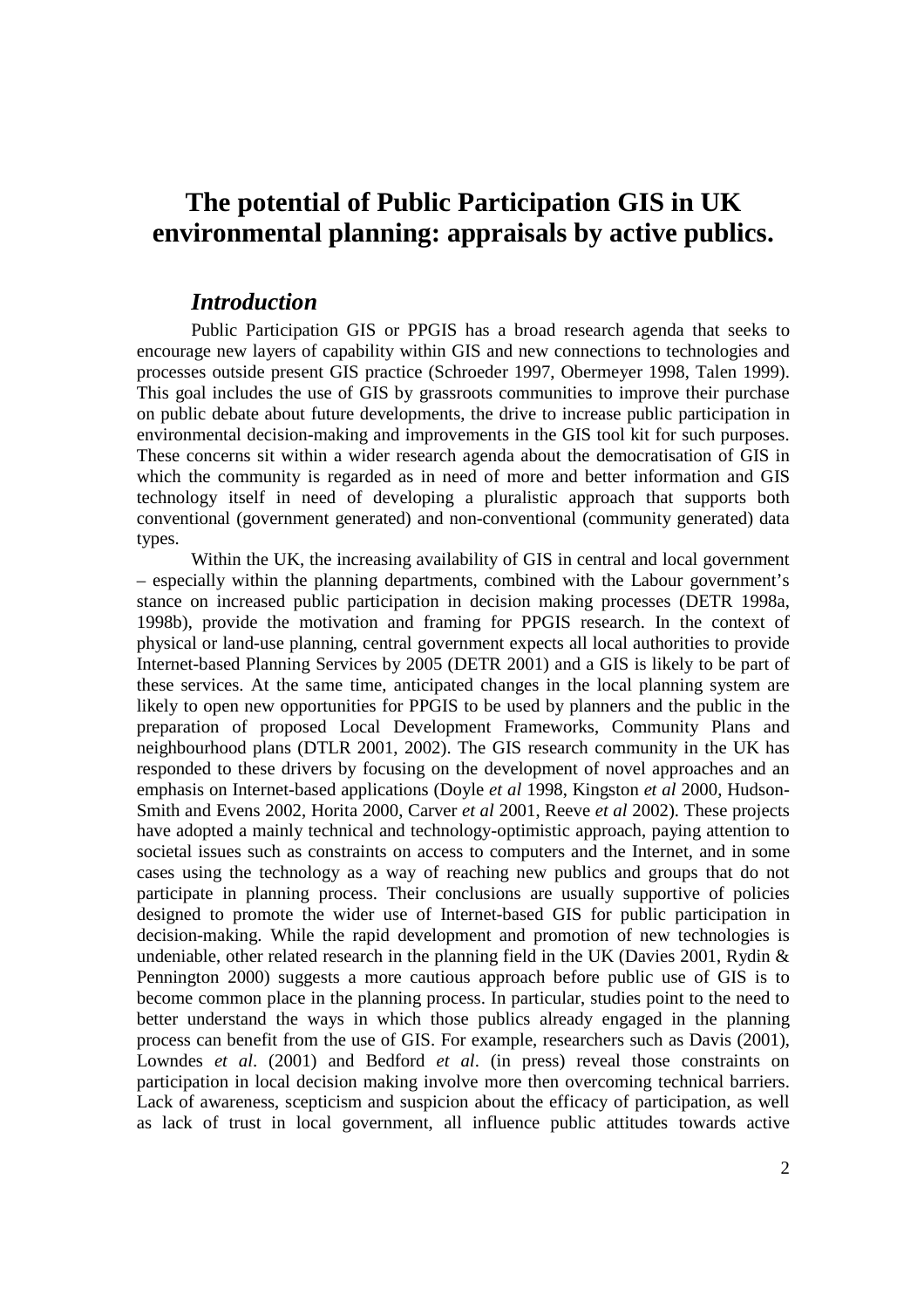engagement with the planning system. Even within currently participating publics, there is a high degree of alienation and disbelief in the impact of participation on the decision outcomes. Thus, while some studies show that people who are actively involved locally often serve as community innovators and motivators (Schroeder 1997; Selman & Parker 1997, Sieber 2000a), other studies suggest that these publics are likely to be sceptical about the promise of 'more participation' offered by access to GIS. Research which focuses on the experiences of these active publics with new GIS technologies may therefore provide a means of assessing how conventional and new barriers to public participation in environmental planning might be addressed together.

Against the background of the broad agenda of PPGIS, the changing policy terrain of local planning in the UK and the current practice of participation, it is helpful to critically examine public attitudes to GIS as a planning tool. In this contribution we report on an experimental study that focuses on how active publics in one London borough respond to experience with a GIS designed as a planning tool. Once-only sessions (carried out during August 1999 and February 2000) provided opportunities to explore public response to a number of interactive facilities and data sources, as well as opportunities to add their own information to the system. Our overall purpose was to use participants' experiences with an interactive GIS as a means of assessing their attitudes towards the wider use of this technology as a means of providing access to planning information, for evaluating what kind of information the public found useful, and for generating ideas about what information and analyses they would like to add to the system.

First we review key issues associated with the development and use of PPGIS and demonstrate how these concerns shaped the design and conduct of two public workshops that form the empirical study. Second we review the findings of the two workshops by drawing on participants' experiences of using a PPGIS and conclude by identifying key issues this study raises for the potential of PPGIS as a planning tool within the British planning system and future research directions.

### **PPGIS and the development of the study**

In this section, we explore the main elements from the wider PPGIS literature that influenced the design and development of the study methodology and conduct. The review here focuses on those aspects of GIS relevant for contextualising our Londonbased study and informed by the wider literature on PPGIS, including special issues of journals (Obermeyer 1998; Carver 2001), books (Pickles 1995; Craig *et al* 2002; Jankowski & Nyerges 2001) and web sites of specialist meetings (NCGIA 1998). We focus on three themes namely: the expected functionality of a GIS in order to serve participatory settings; the type of social and institutional interaction and collaboration that is anticipated when using the GIS; and key theoretical themes that should guide the analyses of PPGIS experiences.

One of the driving forces of the PPGIS research agenda is the belief that the public needs access to more and better information if GIS is to empower local communities (Elwood & Leitner 1998, Harris & Weiner 1998; Talen 1999). A major concern therefore is the need to provide interactive systems that permit users to manipulate data in ways they feel are meaningful and which permit community–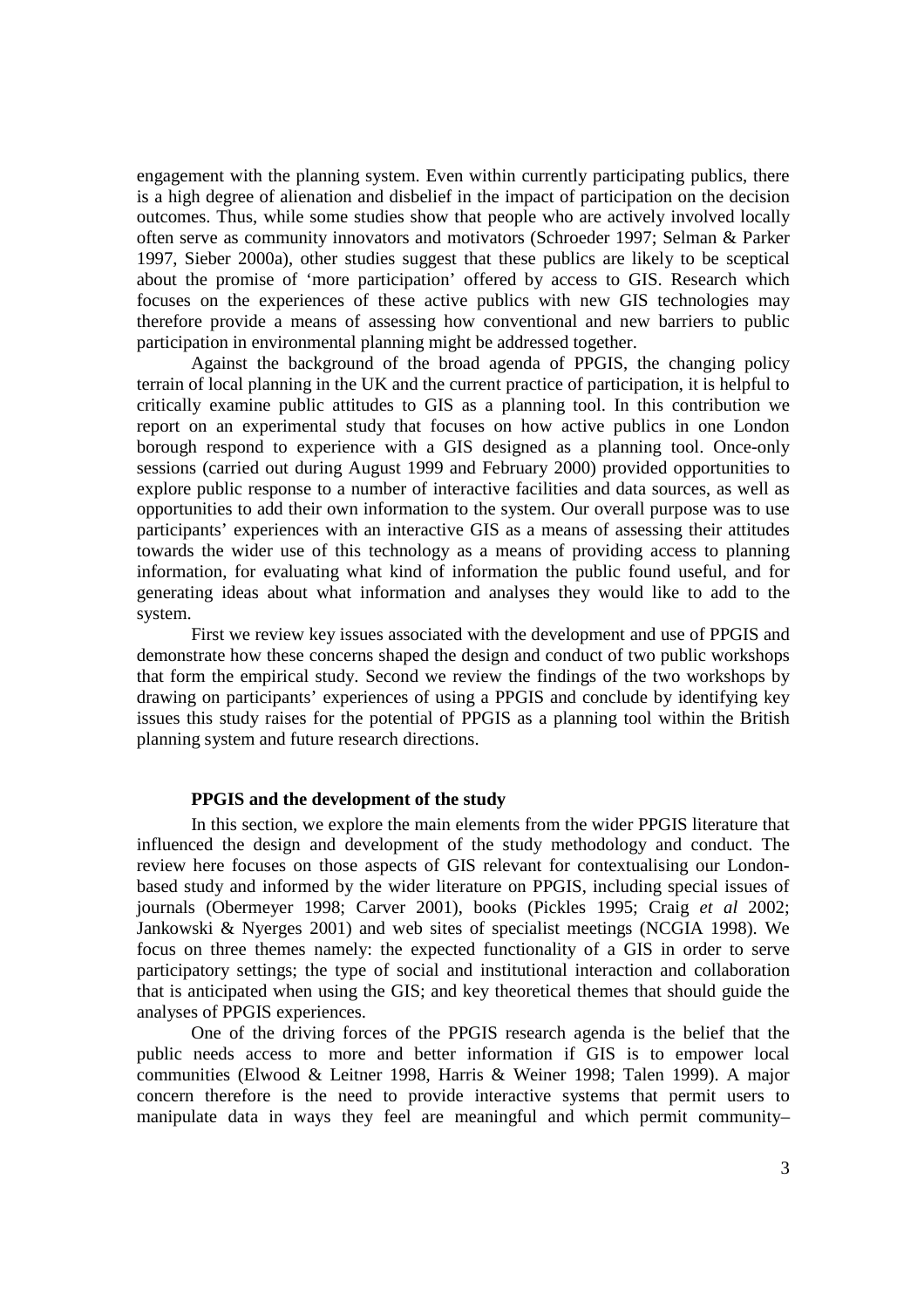generated information to be added to more conventional data. Talen (1999) for example, suggests that a fully interactive GIS would permit users to view conventional information based on government information, to alter the scale of data, to explore multi-media links that visualise data as tables, pictures and virtual realties, and to add layers of information generated by local people. Shiffer (1995a, 1995b) for example, suggests that this kind of integration is useful in environmental planning settings.

A second objective of PPGIS is to facilitate a more interactive and collaborative approach to planning in which local people and members of the local authority, developers and local councillors meet together to discuss development proposals (Harris & Weiner 1998, Healey 1997). In the UK, opportunities for members of the public to come together to discuss local development proposals with local authority officers and councillors are limited. Instead, formal public opposition to proposed developments has to take a written form that precludes open and wide debate. Moreover, where formal public meetings are convened by the local authority these often have a quasi-legal structure that encourages adversarial exchanges rather than constructive debate (Davis 2001). More recently however, new public 'spaces' have been opened up through Local Agenda 21 activities (Young 2000) and new consultation arenas such as 'area forums' associated with the Labour Government's Modernising Local Government arrangements are being promoted (DETR 1998a; Wilson 1999). In these more collaborative forums PPGIS can potentially serve as a 'community resource' that can both generate and support constructive debate by drawing on its visualisation and communicative capabilities (Al-Kodmany 2002; Krygier 2002).

A final concern relates to the need to ground the development of PPGIS as a planning tool in people's experiences of both the planning system and IT as a whole – much as critical GIS theorists have advocated (Curry 1998; Pickles 1995). In this regard we recognise that different user groups are likely to have different needs and that wider social attitudes are likely to impinge often in quite subtle ways on public attitudes to the potential use of PPGIS as a planning tool. Although the first phase of PPGIS research during the 1990s focused to a large extent on the technical challenges of these systems (Craig *et al*, 2002b), and studies are now expanding into areas that deal with contextualised and issue based studies (see Ghose & Huxhold, 2001), there is a need to develop more theoretically informed empirical studies that explore how wider social attitudes impinge on the potential uptake of GIS within public participation settings.

# *Study methodology – the design of the workshops*

An interdisciplinary team, brought together through a research initiative of the Graduate School of the university, included researchers with experience in GIS, participatory planning and environmental management who carried out the design of the first workshop. Several planning meetings discussed the possible structure, content and goals of the first experimental workshop and a subsequent research project, funded from external sources, which included a second workshop that built on lessons learned from this first workshop. Both workshops were envisaged as once only events in which the focus was on how participants understand, use and discuss the information held in the GIS, and reflect on their experiences in relation to the planning system. Given the team's cross-disciplinary experience in deliberative approaches to planning, we adopted a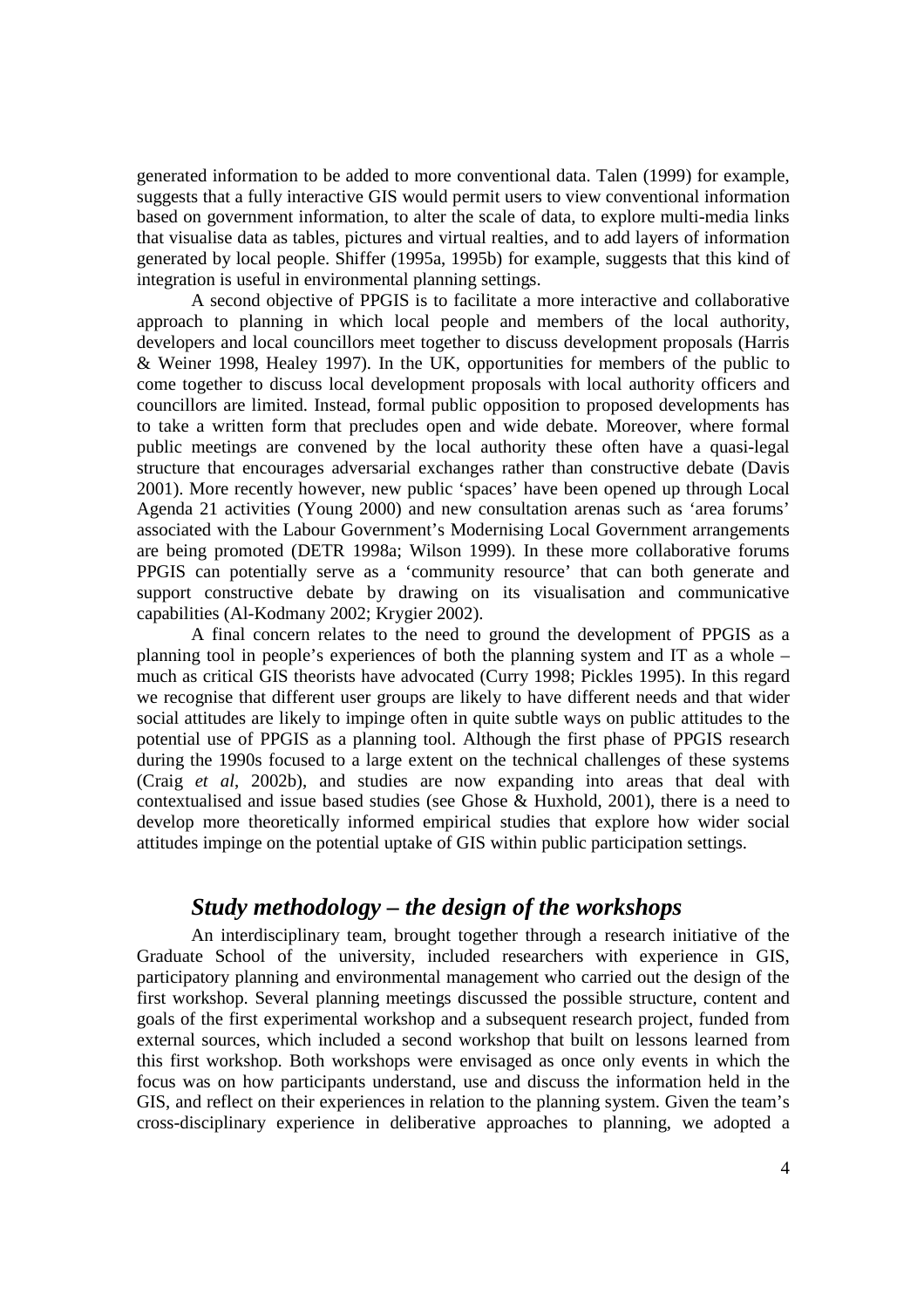qualitative methodology to explore the relevance of PPGIS within the context of the 'communicative turn' in planning theory (Healey 1997). While accepting that the concept of collaborative planning is not without its own problems (Tewdwr-Jones & Allmeinder 1998), it seemed relevant to explore how situated knowledges that are addressed in a collaborative planning approach are also mobilised through the use of PPGIS. This framing influenced decisions on recruitment, the structure and conduct of the workshop and our approach to analysis. In terms of recruitment, we decided to recruit people with some experience of the local planning system, so that participants could compare their existing experiences of the planning system with their GIS experience. To this end we recruited workshop participants from two distinctive publics. In the first workshop participants were active members of local amenity and environmental organisations with wide experience of the local planning system. In contrast, participants in the second workshop were recruited in their individual capacity as 'interested' but not organised members of the public. Each of these participants had objected to a local planning application in the last twelve months. Limited resources dictated that we were only able to recruit a small number of people to each workshop and participants were hence 'typical', rather than representative of each of these two active publics.

Both workshops were held in Wandsworth, an inner London borough. This borough is one of the most innovative local authorities in the UK in terms of use of Information and Communication Technologies (ICT) for its planning system, and has been selected as a 'pathfinder' under central government's E-Government initiative (DETR 2001). These ICT initiatives by the local authority increased the likelihood that potential participants in the workshops might have some experience with ICT in planning context. The workshops were convened in educational facilities designed to encourage group learning and provided as part of these wider ICT initiatives. The first workshop was held in a purpose-built university facility and the second in a public facility – a City Learning Centre that was located in the London borough of Wandsworth. In both workshops trained facilitators worked alongside participants to help them navigate their way around the system and to answer questions. In this way even those who used computers for the first time were able to gain some experience of the system's basic capabilities and more competent participants could take time to explore the full range of interactive facilities such as multi-media links. The 'chauffeurs' were researchers and graduate students familiar with GIS, the content of the specific system and aims of the workshop. This approach was based on experience in Computer Supported Co-operative Work (CSCW) studies (Nunamaker *et al.* 1991) and other Participatory GIS studies (see Shiffer 1995a, 1995b, Jankowski & Nyerges, 2001).

Each workshop was structured in three parts - an introductory plenary session, a practical 'hands-on' session and a focus group discussion. The introductory session outlined the basic features of the GIS (adding and removing data layers, zoom operations and explanation about the analytical capabilities of the technology) and the various data sets that are available in the system were displayed using a data projector. The presentation followed a written script. In the second session participants worked around a freestanding PC in groups of two or three together with a GIS facilitator. The facilitators first demonstrated some of the basic tasks during the hands-on session and then encouraged participants to take control of the mouse and keyboard and to navigate their own way through basic operations of the system. The facilitator answered questions, and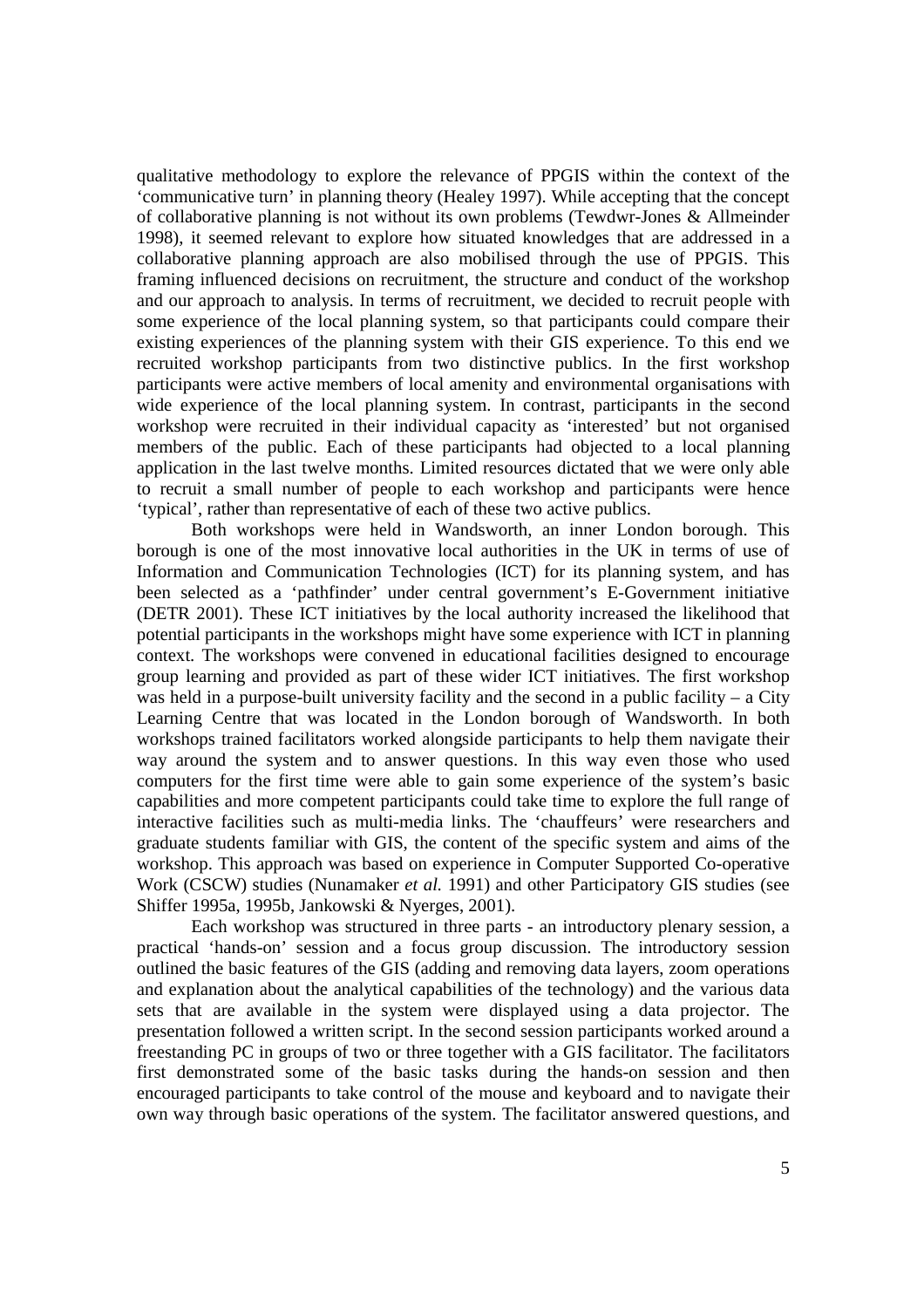offered advice throughout these basic tasks. Simple tasks involved exploring each data set (see below), undertaking overlays, simple panning and scale changes, and visits to external web sites linked to the data layers. Towards the end of this session, the issue of adding information to the system was raised and participants were able to explore the ability of the system to store their own information. This 'hands on' session lasted for 90 minutes. It was followed by a break for refreshments and an hour-long focus group discussion moderated by a member of the research team with experience in group facilitation. Some of the technical facilitators from the 'hands-on' session joined these discussions. The discussion was structured around a few major themes namely: impressions from the workshop, relevance to the participants' experience with the planning system and other concerns that were raised during the hands-on session. At the end of the workshops participants were invited to fill in a feedback form. It is noteworthy that in their feedbacks, most of the participants expressed enjoyment from the process and encouraged the local authority to use similar system in the future.

### **Software and database compilation**

In the study we developed an interactive GIS similar to that likely to be provided by the most innovatory of public planning systems. This purpose built facility used the capabilities of modern desktop GIS (ESRI's Arcview) to provide access to conventional government and local authority data and offered multimedia links to specially designed web pages or existing web sites. Connections were provided through links to various geographical features of the database, for example to nature conservation areas or specific brownfield sites. Such an approach enabled the seamless integration of multimedia files using the web interface in a way that participants who are familiar with the web could use easily.

Land use and spatial planning information formed the focus of the database. These data were derived from various sources, including environmental information provided by the Environment Agency, information on the local statutory plan – the Unitary Development Plan (UDP) - provided by the local authority, and digital data from the Ordnance Survey (OS). For a full discussion on the GIS database construction see Boott *et al.* (2001). The data were stored under five headings: green/natural environment data provided by the London Ecology Unit (LEU) and the Environment Agency; population and socio-economic data derived from the census; brownfield data based on maps associated with the UDP and the Wandle Valley Regeneration Partnership. For the second workshop we added information from the National Land-Use Database (NLUD) which contains information about brownfield sites and was not available at the time of the first workshop. Finally service area analysis was used to demonstrate the capacity of GIS to carry out various spatial analyses quickly and easily. This information was displayed as distance from amenities such as a park, and road network analysis based on distance from public transport nodes.

The second workshop drew on feedback from participants who had taken part in the first workshop. Based on their suggestions two historical data sources were included: aerial photographs of one brownfield site flown in 1994 and 1999, and a series of scanned historical maps of the region with OS maps from 1969,1952,1919,1891 and 1862. In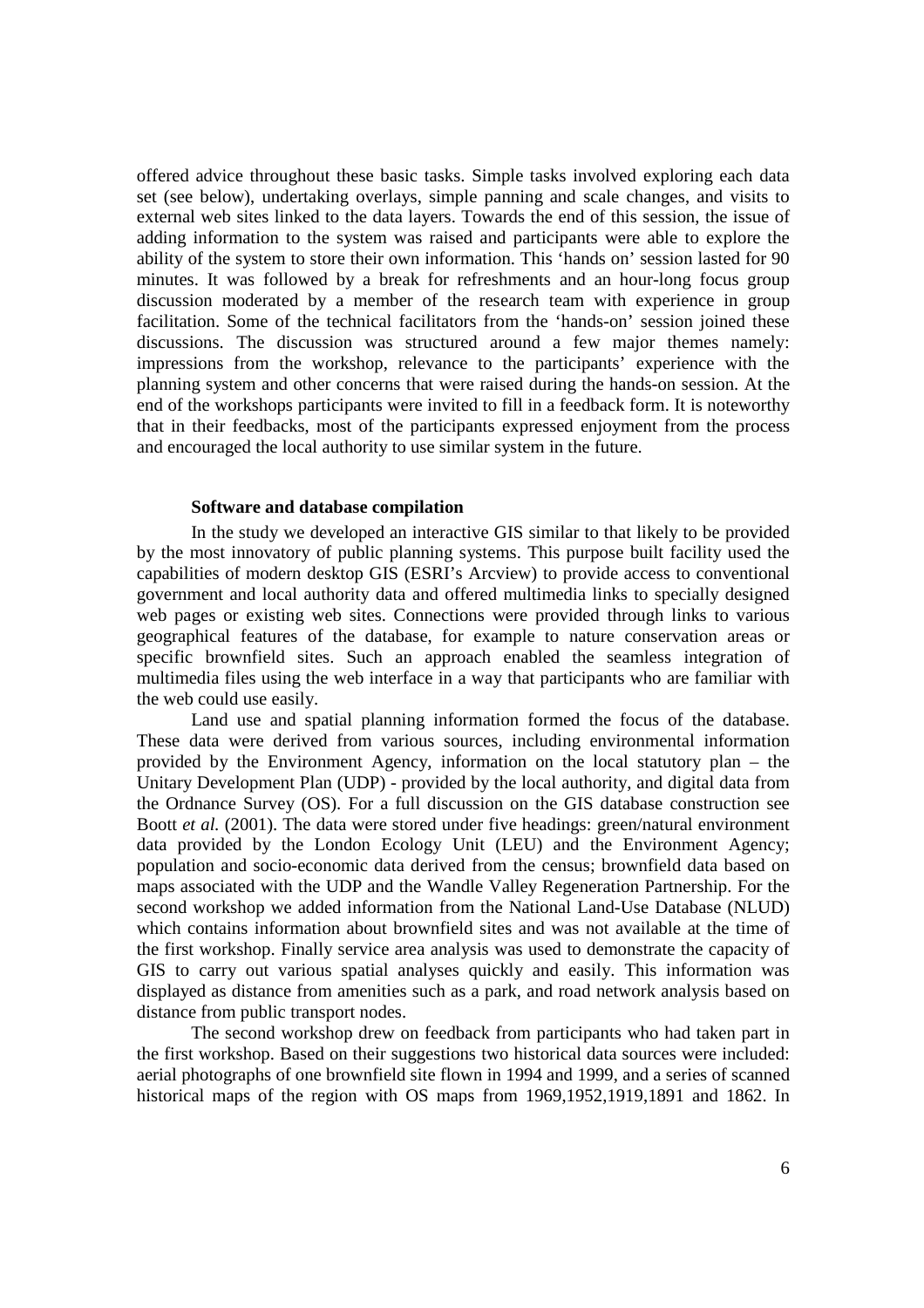addition we included a projected layout and elevation of a proposed development for one brownfield site provided by architects working for the developers.

### **Recruitment of participants**

We recruited fourteen people for the first workshop, and all respondents were active members of a community or voluntary group in the borough of Wandsworth. Participants were recruited using the 'snowball method' (Burgess 1984). This involved contacting a number of groups already known to the research team and the local authority (22 groups were contacted). Once a contact person had been recruited, s/he was asked to put us in touch with other people who might be interested. We outlined the purpose of the workshop to all potential participants and if they responded positively likely participants were given a one-page outline explaining the project, an agenda for the workshop, and a GIS screenshot. A follow-up telephone call was made a week to a fortnight later to confirm attendance.

For the second workshop, we recruited participants from a public list of 82 people who had objected to a planning application in the borough during the last twelve months. Participants were invited to the workshop by letter and 19 people replied to say that they would like to attend. A follow-up phone call was made in the week preceding the workshop to confirm likely attendance. Ten respondents could not attend on the day because of prior commitments. None of the 9 participants knew one another.

Tables 1 and 2 illustrate the composition of each workshop by gender, age, and self-assessed computer literacy. In terms of computer literacy participants varied from the novice to the expert and only one participant had some experience with GIS. In the recruitment material and when talking with potential participants, we emphasised that no prior experience with computers is necessary, and in both workshop we had one hands-on group in which we started with an explanation about how to operate the computer's mouse. All respondents were white and predominantly middle class. In this regard participants were typical of those 'active publics' other studies of public participation in planning have recorded (Thomas 1996; Rydin & Pennington 2000). The social composition of participants in this study might seem inconsistent with addressing one of the main goals of PPGIS agenda, that of increasing access to marginalized social groups (Weiner *et al.* 2002). However, we contend that in the British case, even those publics who already participate in the planning process believe themselves to be marginalized and disempowered by existing planning structures and practices (Davis 2001; Lowndes *et al.* 2001; Bedford *et al* in press). Moreover, it is clear that in the UK, GIS technology has not penetrated many Non-Governmental Organisations (NGOs) due, in part, to copyright issues (Pipes & Maguie 1997). In terms of their own self-assessment, participants in the two workshop believed themselves to 'marginalized' both by their experience of the planning system and their lack of experience of public GIS. As Obermeyer (1998) noted, "the use of GIS can make it difficult for average citizen to participate in ongoing policy debate" (p. 65), but it is equally clear the concept of 'the average citizen' can also constrain the policy debate. By adopting a more theoretically informed understanding of the 'marginalized publics' who might be expected to engage with PPGIS, our study seeks to contribute to one of the most important goals of the PPGIS agenda.

In terms of data collection and analysis, we adopted a qualitative approach to exploring public attitudes to GIS as a planning tool (Gottsegen 1998). With the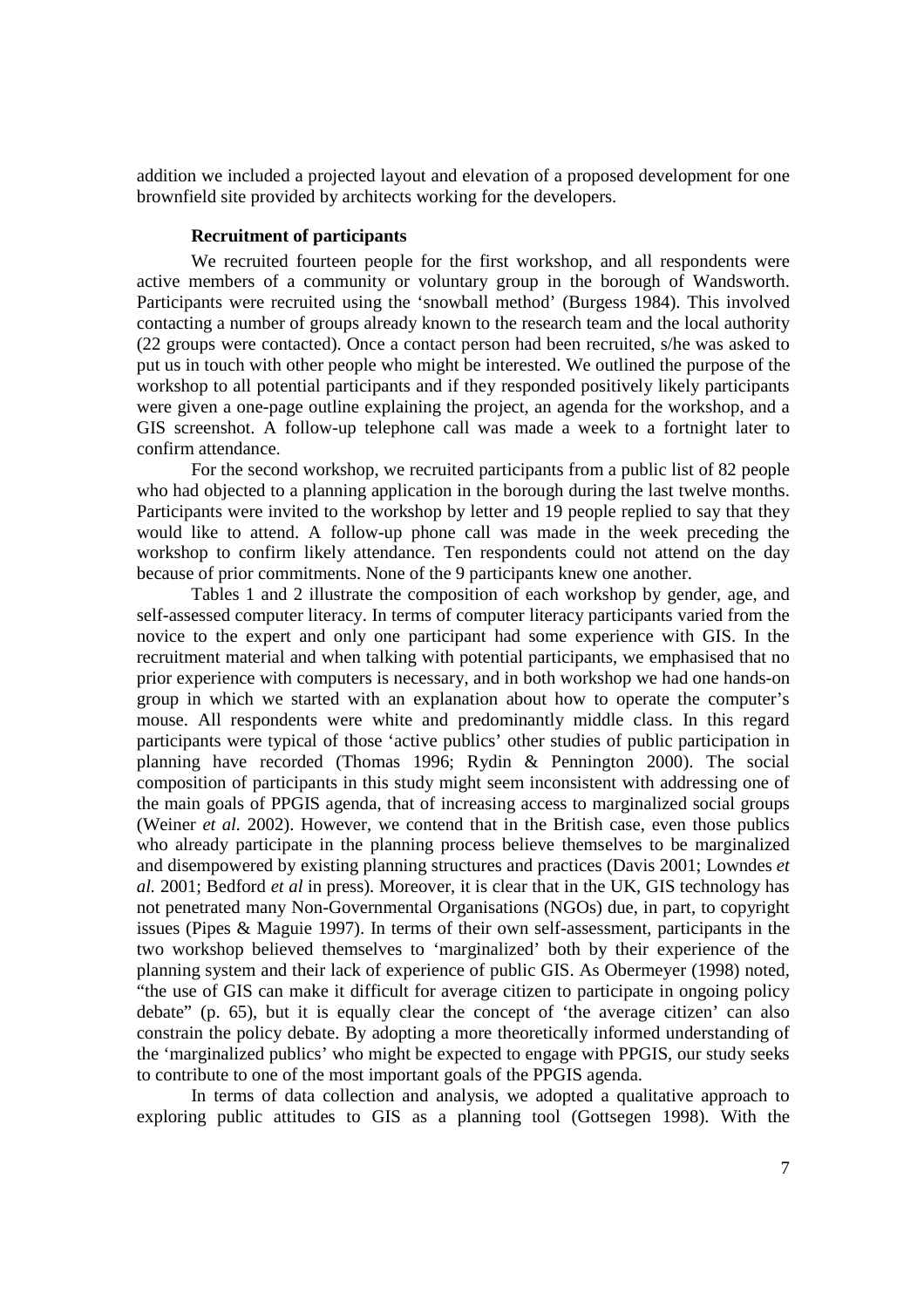permission of participants we recorded discussions that took place during the workshops and recorded all the interaction with the computer using software tools (Lotus ScreenCam). This involved recording discussions between pairs of participants and the facilitators who assisted them during their hands on use of the GIS, and recording focus group discussions held towards the end of the each workshop. Three focus groups were moderated by trained facilitators and provided an opportunity for a group of seven-nine participants to discuss their experiences together. The transcripts of the hands-on discussions and the focus groups provide the 'narratives' through which issues of representation, power relations, legitimacy, ownership and social practice are given voice (Curry 1998). In this way our analysis is grounded in the experiences of participants and provides a means of reviewing the legitimacy and saliency of issues raised by more theoretical perspectives on GIS and society as well as of exploring new concerns that matter to different publics. Through a focus on the lines of argumentation participants use to assess the potential of GIS as a planning tool our analysis provides for a deeper understanding of social concerns than conventional evaluations based on questionnaires for example, can provide (Silverman 1993)

# *Workshop findings*

In identifying key themes raised in the discussion we employ a qualitative approach to discourse analysis that focuses on the common arguments, agreements and counter views expressed by participants in both workshops. Analysis followed the conventions of qualitative research outlined by Silverman (1993) that involved a process of reading and re-reading transcripts and coding using codes emergent from the text and externally generated codes suggested by key themes in the PPGIS literature. For the sake of simplicity we draw on the transcripts of the focus group discussions held towards the end of each workshop during which discussion centred on the advantages and disadvantages of GIS as a planning tool. The key themes we report on are those raised by all three focus groups and are 'triangulated' by the evidence from the detailed discussions held between pairs of participants and their facilitator during the hands-on session of each workshop. Contributions from the first and second workshops are denoted as W1 and W<sub>2</sub>. Three themes are discussed: deepening and extending knowledge networks, data providers and 'getting behind the screen', and institutional practices, norms and issues of trust.

These three themes emerged repeatedly throughout the hands on session and the focus groups and they hold a special relevance within PPGIS context. First, the ability to access information and to build knowledge about the planning processes was recognised in the PPGIS literature early on, and is one of the pivotal elements of "democratization of data" (Sawicki & Craig 1996; Pickles 1995; Harris & Weiner 1998). In the following analysis, we focus on situated knowledge and demonstrate the social and institutional context in which data democratisation takes place. Second, a core concern in PPGIS research is to find new ways to integrate local knowledge and information into GIS (Talen 2000; Curry 1998; Pickles 1995). During the study, we explored what information participants would like to integrate into the GIS, and provided an opportunity to experiment with the process of entering data. Discussion around these practical issues evolved into questions about data control and wider power relationships in society.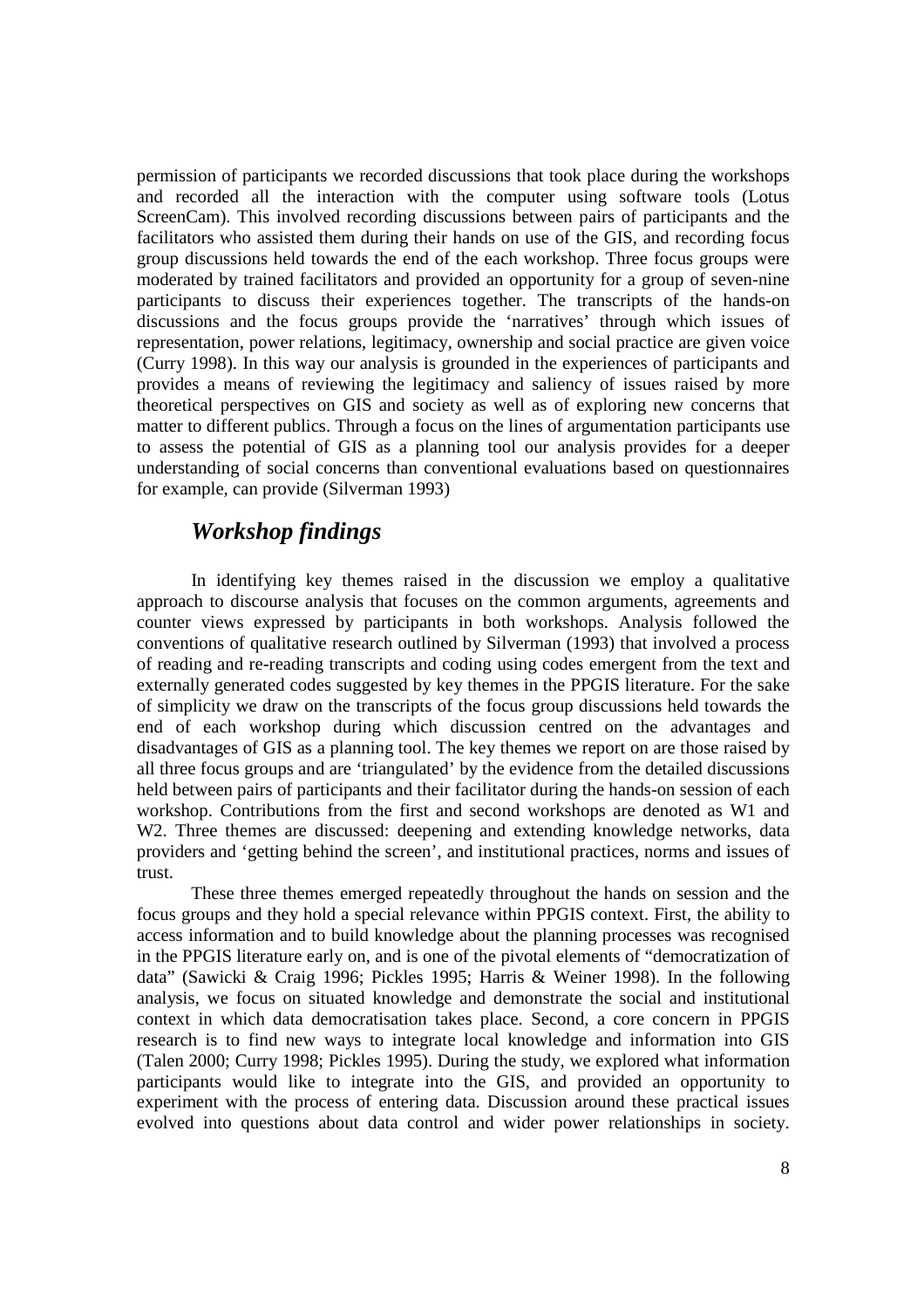Finally, issues of trust and institutional practice were raised in the context of local people's desire to engage with a more participative approach to planning. Consistent with the strong advocacy of 'community integrated GIS' in the PPGIS literature (Harris & Weiner 1998; Talen 1999, 2000) these discussions serve to reinforce how the differing institutional structures of planning in the UK and the US (Cullingworth 1993), undercut public attitudes to PPGIS. Coupled with calls for a participatory turn in British governance (Lowndes *et al.* 2001; Wilson 1999; Bedford *et al* in press) these discussions also serve to demonstrate how public attitudes to the introduction of new technology are embedded in existing social relations.

#### **Deepening and extending knowledge networks.**

The potential benefits of GIS as a capacity raising tool through its ability to display information in a variety of ways underpinned much of the discussion in both workshops. For example, in talking about how the GIS might be used by local groups participants in the first workshop believed that GIS could extend existing knowledge in new and imaginative ways and in ways that had collective benefits:

Elaine: "When we talk about the residents' associations, what one residents' association might say about parking affects everybody else. Where we live we have a flow through of commuting traffic, so you've then got to examine the issues of - if you stop them, are you going to overflow the trains? Or the car parks? Or whatever… we can see it mushrooming and it would be quite useful for us. … [the parking and traffic planning] is an enormous project and if we are all interacting, you get better relations".

 Judy: "You also get better understanding of the sort of investigation the council is doing and it makes more sense to you".

Elaine: "And then you know advice about certain bus routes, for example. We've got trains ... but the bus routes are rather lacking and that's another reason that causes traffic flow in our area because there are no buses and you can't get your kids to school by walking because it is too far. You can imagine there is lots of traffic which would be better served by little community bus … you get an overview of what everybody else's problems are". (W1)

In this exchange the women illustrate how GIS appears to offer new ways of addressing a collective problem - 'traffic congestion', that is often reproduced as a Not In My Back Yard (NIMBY) issue or subject to 'interest-capture' in formal public debates (Rydin & Pennington 2000). A GIS based on official traffic studies but supplemented with information contributed by local people and which integrates the spatial effects of local road closure or parking restrictions on other neighbourhoods or transport services throughout the borough, is thought capable of overcoming some of these NIMBY problems. Within PPGIS literature, this ability is linked to issues of "group decision making" and participatory processes (Jankoowski & Nyerges 2001). Likewise, the imaginative and creative potential of GIS in providing new knowledge is what excites James' in the first workshop, while he examine the service areas of mass transport links: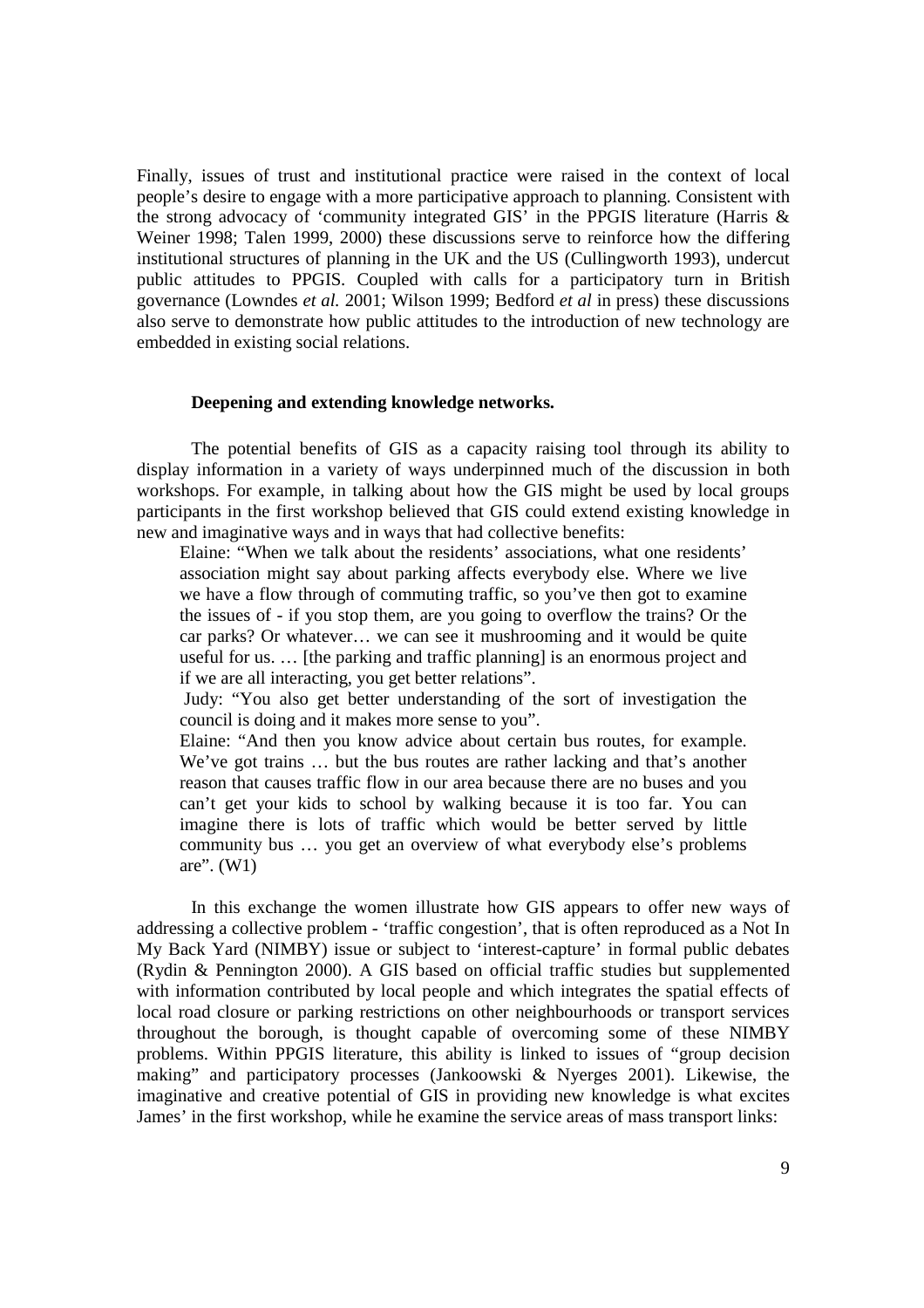"It's interesting, it does make you think… I was intrigued. If you share your views about the railway stations and the tube stations - it does give you sort of new dimension about how you think about the places in which you live. And perhaps it will encourage people, of all kinds, to rethink about their environment and where they are and what they do and how they can do it. Because that's what this sort of layered maps begin to reveal in a more thematic way than the old traditional printed map. … The printed map is very, very good … but this made me think 'Hang on, it is very interesting about where you can get to from Wandsworth by using public transport'. Which make people realise, made me realise that perhaps we should encourage more people to think about their transport options and therefore lead to less pollution, less congestion and so on. … and this kind of layered approach can make people rethink a little bit what their options may be". (W1)

Participants were also aware of the analytical capacity of GIS. For example, they wanted to be able to explore the cumulative impacts of traffic generated by several residential developments that had been permitted on the riverside. This is a form of strategic and technical assessment that is normally undertaken by planners themselves and often regarded as a technical process too complex for the public to comprehend. But participants argue that it could be opened up to local residents through ICT facilities. Being able to see 'the whole picture' was important.

Peter: "What the GIS was great at was allowing you to see your entire environment because before you had to search for a planning application and that was just a document. With this, with the different overlays and the different systems, you could look up your environment and see what was happening as a whole" (W2)

This integrative ability of the system is augmented by a belief that the ability of the GIS to work in a more speculative and exploratory way was likely to be its most important function. As someone who worked with local community groups Paul saw these opportunities as critical:

"... I felt strongly, having given many presentations to the community group, I wish I had the competence to use this tool for two reasons. One, it offered, it engendered in my view an enormous amount of discussion and things that I have not considered." [As an example he drew on their discussion of walking distance from transport nodes] "We were looking at Putney, it was incredibly revealing. That sort of information, I can't think of anywhere else that you can possibly get. The speed of access to this sort of information - I found it absolutely fascinating".

Anon: "There is a creativity about this, that otherwise you wouldn't encounter"

Paul: "Absolutely". (W1)

This exchange demonstrates that even the basic analysis of service areas, when presented and positioned with other information that can be easily combined and compared with it, provides a grounding for new ideas about the local area. The next step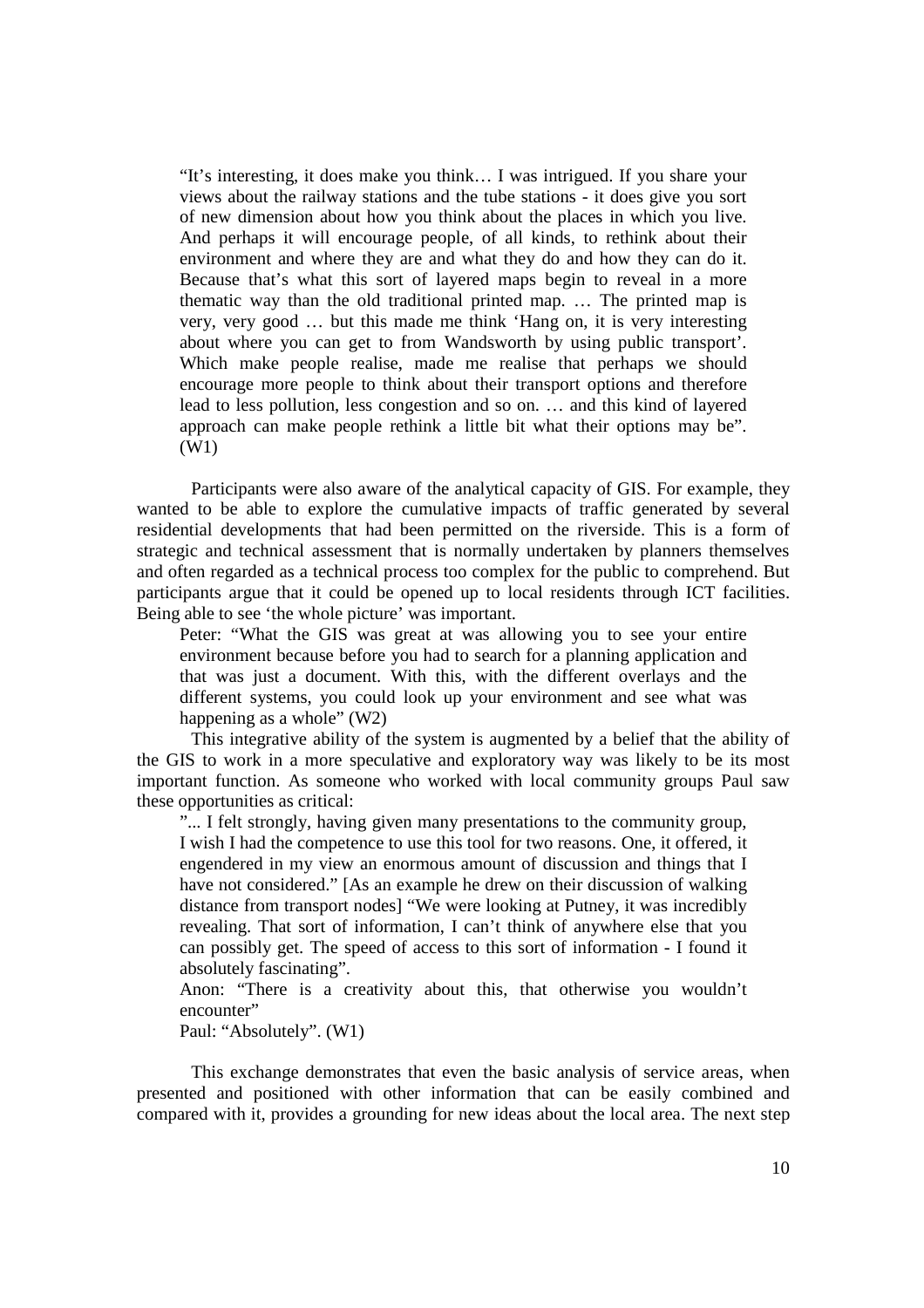up in the analytical capabilities identified by participants is the ability to explore 'what-if' scenarios. Although aware of the risk of information overload associated with new technologies, Martin summarises the potential use of the GIS as follows:

"I think that there is such thing as information overload, but I think that if I had the choice, and I wanted to get more people engaged, I would be moving from information which is practically one dimensional, to 'what-if' type engagement. I personally have a bit of techno-fear and I would need a huge glossary to get through what we were shown this morning, but I think that even me could get to grips with it, and anyway future generation definitely will. But you could get endless amount of information from all of this, and you can get completely overloaded so it's something different that you need from that. I think that what-if might be a good entry into it." (W1)

These imaginative and creative uses of GIS portraying familiar problems in a new light and provoking new questions, underpin much of the discussion in both workshops. Equally, participants are aware of the changing nature of social interaction associated with ICT. Although the new technology does not promote social interaction in the same way that face-to-face discussions permit, participants viewed the GIS and its capabilities as an important extension of their social and intelligence networks. In both workshops, it was suggested that such a system should be use to alert interested participants about public meetings in their vicinity, or on topics that are relevant for them<sup>1</sup>. Several respondents see the GIS as a kind of 'information hub' that could have wide community uses. But in speculating about how useful such systems might be, people also placed emphasis on the fact that any facility should provide for two-way communication between the individual and the planning department. They wanted feedback – more like being able to receive a response to a query by telephone. For example, when working with the council's web-site that provide access to planning applications and an e-mail facility for sending objections and comments to the planning department, some participants wanted to know what other people had written. Knowing what other people had objected to would serve to strengthen the basis of their own objections. In other words, two-way communication would lead to a deepening of knowledge amongst individuals and groups and perhaps a better understanding by the local authority of public concerns.

 In the same way, regardless of computer literacy, participants in both workshops agreed unanimously that any system must be Internet based and not a freestanding facility. Some people had experimented with the Council's existing computerised planning system and had encountered technical difficulties, including long download times, non-standard file formats and a complex search facility that was difficult to use. As

<sup>1</sup> The local authority accepted this proposition, and in its new system a "my community" function will be integrated to provide this service. The new system will be available from Spring 2002.

 $\overline{a}$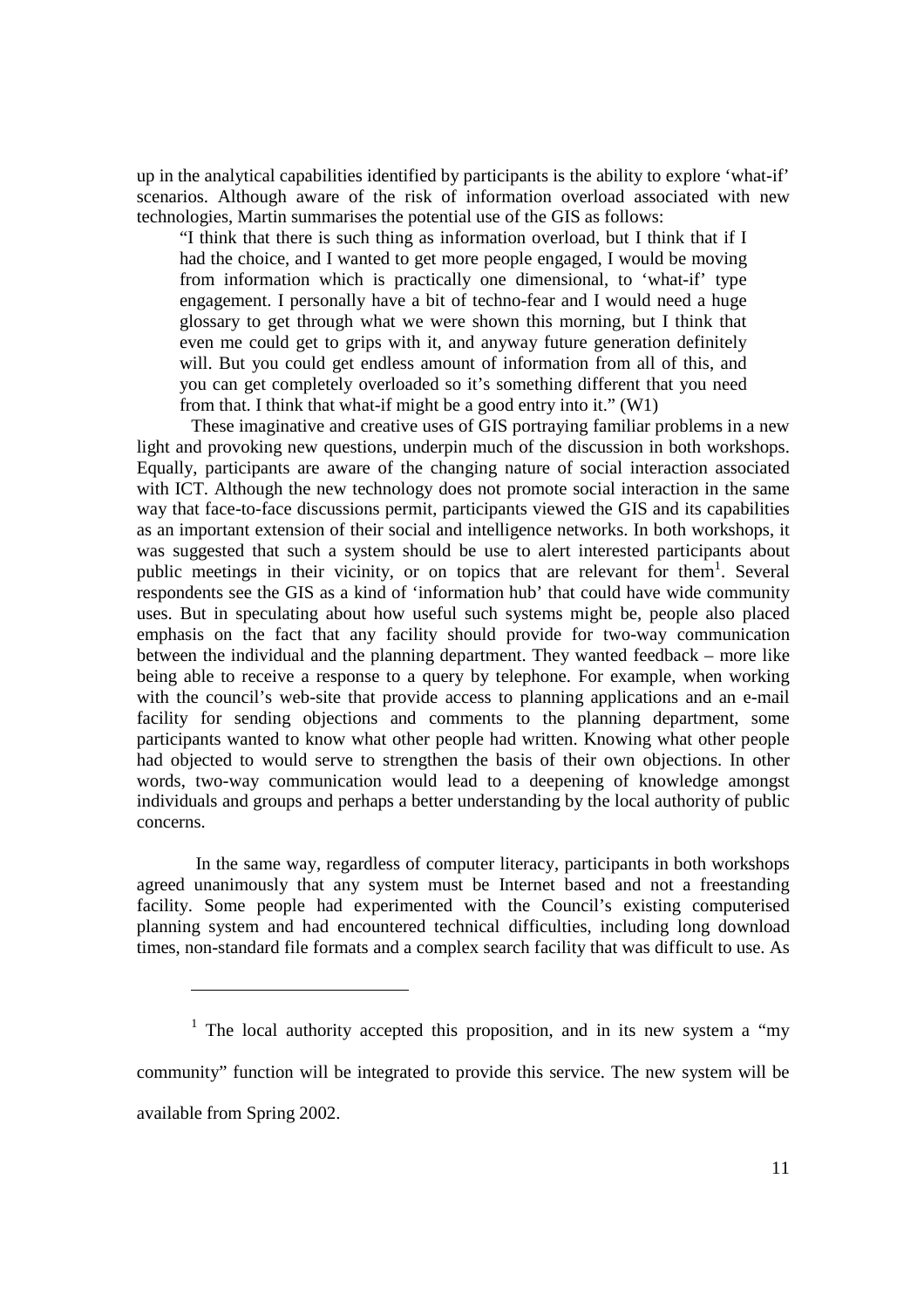a result people now avoided using it. Having a GIS facility linked to a system of planning applications that was Internet based seemed essential.

Alice: "I think it is important that the Council do consider putting it on-line. As well, perhaps allowing people to switch bits of it off. If you want to use the system with photos, click here; if you want to use it without - here; because the speed is important obviously. I would not be able to access the GIS if it wasn't on-line. It would be extremely difficult for me."(W2)

These discussions suggest a clear decision support role for a PPGIS based on the visualisation and analytical capabilities of the system, much as Jankowski & Nyerges (2001) envisage. Confirming the findings of other studies that have explored the benefits of Internet technologies, such as those of Kingston *et al* (2000) and Shiffer (1995a, 1995b), participants also give strong support to the development of these technologies in a planning context. At the same time however, participants are aware that social practices and the social contexts in which GIS are used will have a strong influence on the communicative abilities attributed to these systems.

### **Data providers and 'getting behind the screen'.**

As a means of extending knowledge of the planning process within and beyond their own networks, the key for local activists in the first workshop lies in what kind of information is displayed and who controls it. Local activists are keen that the data base should be supplemented with information local people themselves generate.

Brian: "This does raise an important point for local groups. Who is in control of this information and I'm sure local groups would want to be able to put their own information on this as well as that coming from the landowner and developer and the Local Authority. We would want to know how to do that, which is getting behind the screen in a sense." ... Martin explains that he knows of "local communities who would not trust their local authority and certainly not the developer…it needs much more emphasis on what's available for the local community". (W1)

To follow this suggestion of adding information, one of the facilitators asked Martin whether it would be a problem if the developer could also add information to the system,

Martin answers: "We want that … it will actually implement an 'open book' policy whereby local people can actually see the way in which the development programme is stacked up financially over time, phase by phase".

In his view there should be freedom of access to all relevant information but also a commitment on behalf of the community to scrutinise this information over a long time period. His expectations present a strong challenge to existing norms of information disclosure relevant to planning applications and also to behavioural norms of residents. This exchange, as well as others recorded during both workshops put a strong emphasis on the issue of trust and the role of transparency in building and maintaining it. What Martin terms an 'open book' policy, is an important element in any public participation processes (Healey 1997; O'Neill 2002) and cannot be separated from the wider policy context of PPGIS.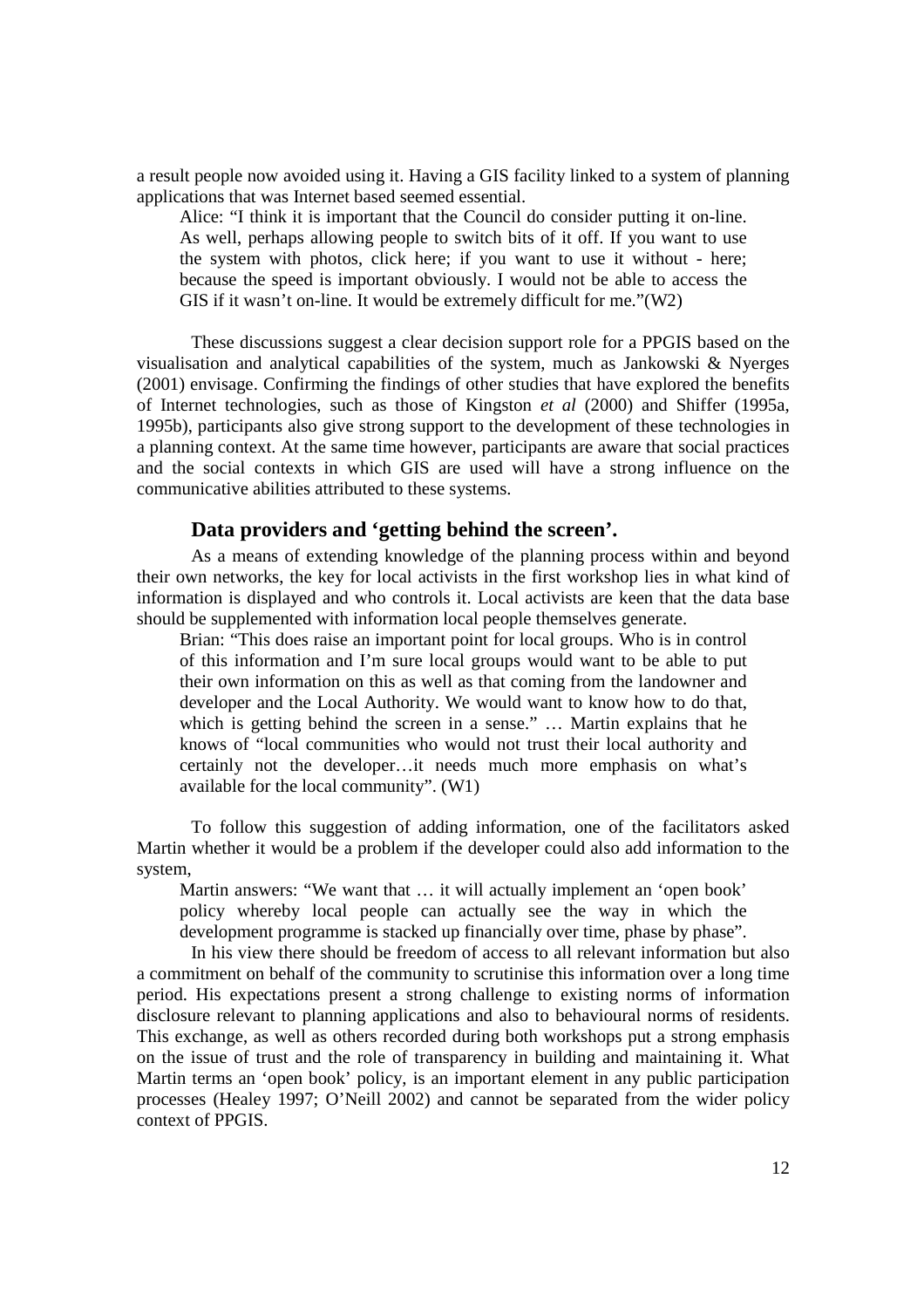Other local residents were also quick to realise the potential of visualisation opportunities as they related to the development control process. In the following exchange local residents in the second workshop compare their experiences of how the impact of proposed developments are currently assessed with what a GIS might offer.

Tom: ''I think it would be very nice if when the future planning applications came in they were obliged, or it could be arranged, that one could get a kind of pictorial view of the proposed building. We have access to elevations and plans and we can read all those and get an idea, but it is possible to make pictures as it were of buildings, like we've all seen on television. That would be most useful because we would then put that on the site as it were. So we were looking at our proposal and there's the building, and we could then form an opinion on what we thought about it.

Tessa: 'I think that's a brilliant point because what that would then bring up is the relationship of the size between what's proposed and the surroundings' Alice: 'I don't think the Council would agree that though would they?

Tessa: 'But it also starts to relate to the ordinary, the everyday environment.. Alice: 'Well the advantage of photos and the GIS are that you could see how they are linked in. I think when you just go to the planning applications, you know in your mind where it is, or you know it's next door to your house, but to be able to see it with everything around would make it much more realistic.' (W2)

Being able to assess the impact of a development in a holistic way through the visualisation techniques offered by a GIS seemed to take account of the local context in ways that existing assessments provided by both developers and the Local Authority did not. Participants went on to discuss being able to simulate seasonal changes in views, leaf cover and the effect of sunlight and shade and while these ideas are clearly influenced by people's experience of mass media, there was also a genuine sense that GIS could provide a more realistic portrayal of how development might 'fit' a place or not.

If there was strong agreement in both workshops that the planning process needed to take account of local information and local context more effectively than was current practice, of equal importance was having access to the same information that decisionmakers used. For example, in the first workshop Anna and others discuss the merits of the GIS:

Anna: "It does help meeting their arguments on the same ground. I'm profoundly a-spatial person. So that kind of thing of thing is great in making me think spatially. And if you have the same software as the highway engineers, the traffic people have. It's not rocket science to use it. I mean, you can start having more informed debate rather than - well our prediction say X, and you say: 'Hey! That's what *he* said".

Rose: "You don't have to actually look for the information. It's there so you have a basis to already start thinking about it further. Because you can say: 'What would happen if I do this?' It takes you up a level".(W1)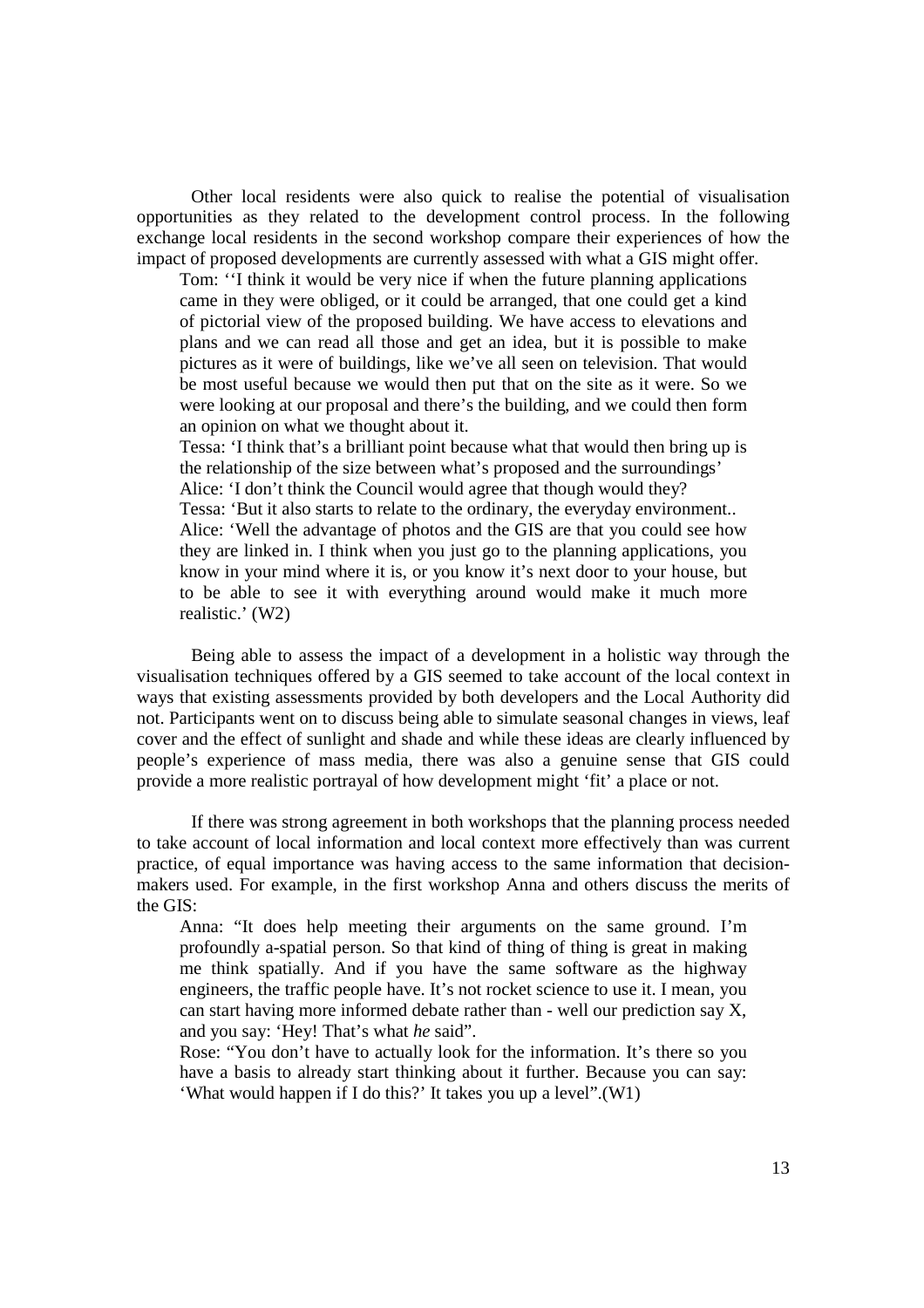Being able to have ready access to the same facts that local planners used and having all relevant data in a single place would allow local people to better assess the implications of development and to prepare their case. Residents wanted to be in a better position to scrutinise decisions and to hold the local authority to account. In other words providing a 'level playing field' in terms of all relevant information seemed only fair if local people were to play an active role in both scrutinising and contributing to the decision-making process. The clear challenge for PPGIS is to develop more pluralistic technologies that offer data sets that are comprehensive in terms of the planning information they provide, and which can be supplemented by community-generated information (Ghose 2001). More critically however, participants acknowledged that the information provided in any public GIS would be determined by existing institutional norms and practices.

### **Institutional practices, norms and the role of trust.**

The wider literature on Geography and Society has emphasised the epistemology and political economy of GIS and the power relations associated with its use (Sheppard 1995). In particular, critical theorists like Curry (1998) have pointed to the 'mystique' of GIS which disguises how these systems 'think', where users are 'located' in relation to GIS images, how holistic nature is re-presented as layers of information, and the power relations constituent of, and reproduced by these complex systems. While the several dimensions of these critiques are unlikely to find expression in the narratives generated during the two workshops, it is clear that participants in both workshops struggled with the social and political embeddedness of GIS and with the expectations they make of users. For example, participants struggled to understand the obligations and expectations of the institutional practices and norms of the development control process and with how GIS is enmeshed with these relationships. In the second workshop Valerie recounts her own experiences:

 'a bit of my local park, which happens to be privately owned, and the person is quite willing to sell it I understand to the Council, but the valuation of the land is under dispute. And one of the things I wanted to know, was how much green space in my area did I have for the population? Was this higher than average in the country, lower than average?… If they built houses on the land, was there a recommended size that a house …. How many people lived in the area in comparison to the parking that was available? Which, if they put another ten houses in there, was there any space for these people to park? That kind of information - which is not the minutiae of local planning but just more general information about the environment. Because I felt that we would have made a better case for keeping the land than otherwise. …. Well this information is available at the Council I believe but it would be useful if it was on the Internet site so that we could look at it and say "Hey, there's a difference" or "they're right up to the margins or right up to the limits on a particular development ."' (W2)

Valerie's expectation of the development control system is one that suggests decisions are made against a set of explicit criteria that the local authority is expected to uphold. Without being able to identify what criteria apply to particular policies in the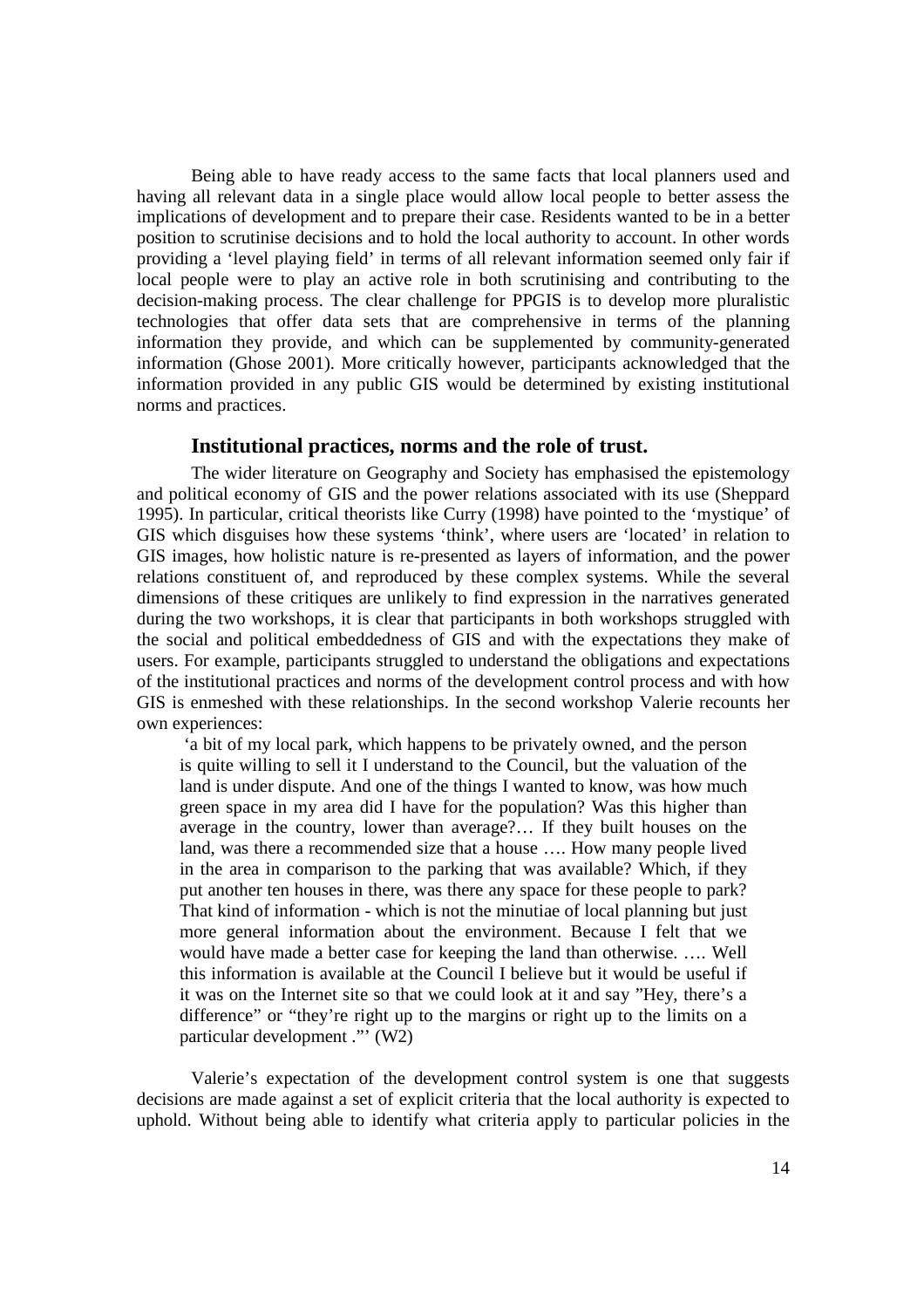local physical plan (the UDP), it was difficult for the public to object on grounds that would have a material bearing on to the case. Similar opinions and views were expressed by the participants of the first workshop. Of the 23 participants, only one was well versed in the UDP and knew where to find the information that he needed to participate in the planning process.

Positioning development control as a technical and rational process, these concerned residents expect the development control system to gain legitimacy by being explicit and transparent about the criteria and environmental standards on which decisions are being based. Such criteria-based policies are currently part of the proposed reforms of the planning system proposed by central government (DTLR 2001). But, underpinning these participants' concerns is a desire to behave as responsible citizens and only if a GIS were to be 'properly' compiled would it support this role. Local activists were less convinced of the integrity of the planning process and the role 'information' alone might play in democratising this process. As Martin puts it:

'It has potential, it's simply information, it gives a little bit about policy, the development and planning process is fantastically complicated. Information is just the beginning of each subject. There are frankly simpler ways of getting this information, such as the Unitary Development Plan. Now, information is power and all of that, but there are things like the political process, the property market, property development, traffic and all of that… Now it's all very interesting to know that it's a site of nature conservation, and this, that and the other. But in the real world, virtually every site in that situation, given the property market and the political process, nature conservation policy is going to be overridden by more important factors.' (W1)

Being able to trust information incorporated into GIS, is hence a critical issue raised in both workshops for without trust there is no basis for promoting responsible behaviour. For example, if the Local Authority expects its residents to be active and informed citizens by responding to consultation initiatives, there has to be a strong basis of trust on which to conduct this relationship. Providing early public access to the development process is seen as one critical procedural change that local residents in the second workshop believe to be important for promoting a more trusting relationship.

Edna: 'One of the problems of planning applications – especially if you've got a fairly important site…is that the planning application is often the end of the process rather than the beginning of the process. And planning applications are often the outcome of negotiations and 'gives and takes' between the Planning Department and the would-be developer. …The decision-taking process has gone too far by the time the planning application is in the public domain. So what one needs is to have a better early warning system which really means highlighting sites which are under discussion, which are ripe for development, and really putting some information into the public domain before you actually have a planning application. And, there is the question of legalities. As far as I know a Council as a Planning Authority are not required to put anything in the public domain until there is actually a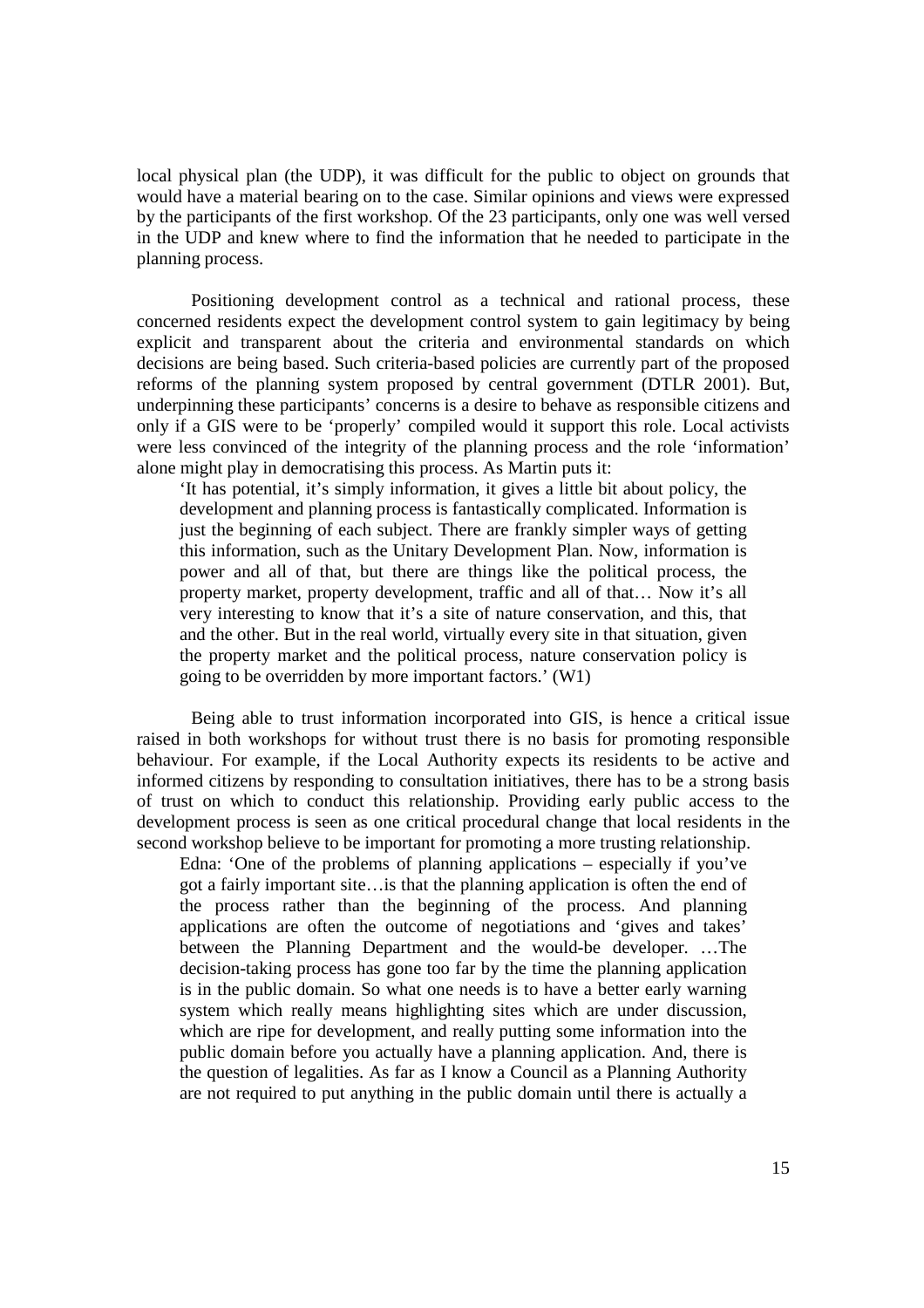planning application put in. But that is too far down the line for important sites.' (W2)

Requiring a change in institutional procedures and practices, this 'early-warning' system is born out of a sense that at the moment the development control process is neither transparent nor accountable and perhaps open to abuse by special interests – including developers. By excluding the public until the development application is submitted, local people feel their right to be involved in the planning process is not being addressed fairly. One means of better exercising this right appears to be offered by the ability of a GIS to provide information on all brownfield sites and the stage each site has reached throughout the development process. Were this 'early warning' facility to be provided in a GIS then residents groups would be better informed about all sites not just ones in their locality *and* sufficiently early on in the development process for them to have a material impact on the decision process. In practice therefore participants' concepts of active citizenship and their understanding of the political dimensions of local decision-making are reflected in their assessments of GIS as a planning tool. Likewise, conceptions of responsible local government are reflected in their appraisals of the usefulness and effectiveness of Internet sources – especially in terms of how these resources might assist users to hold the local authority and developers to account.

In both workshops the information sources available to participants were not restricted to those provided by the Local Authority and other sources of information were also explored. For example, web sites maintained by NGOs (like Battersea Power Station Action Group, Friends of the Earth) were visited and governmental web sites (such as the Environment Agency) and commercial web sites (UpMyStreet.com and Homecheck.co.uk both contain local information). During discussions, participants were asked how they would feel about connecting the local planning system with these other information sources. In both cases answers were very positive and in particular participants were interested in connections that could raise intelligence about environmental quality – including land contamination and pollution sources. However some experienced users of the Internet were less convinced than others.

James expresses his concerns: 'One of the problems with overload, is that information on the Internet, generally it's public information in the public domain and it's free information and it's not very valuable, because anybody who's got valuable information doesn't put it there. That's the fundamental difficulty or problem with the use of the Internet…. You go on the Internet and you look for 2-wheels small-wheels bicycles you get 10,000 references … none of them have got any information that I need - because it's all public information which is very uninteresting.'

Other participants did not share his scepticism. Instead, they welcomed the opportunity to utilise the enormous source of information these external web sources provide. For example in the second workshop Alice begins to speculate about how a 'profile' of developers and landowners could be explored.

"I've realised that many of the developers are from outside, the people are outside, they have no personal interest in this community what so ever, it's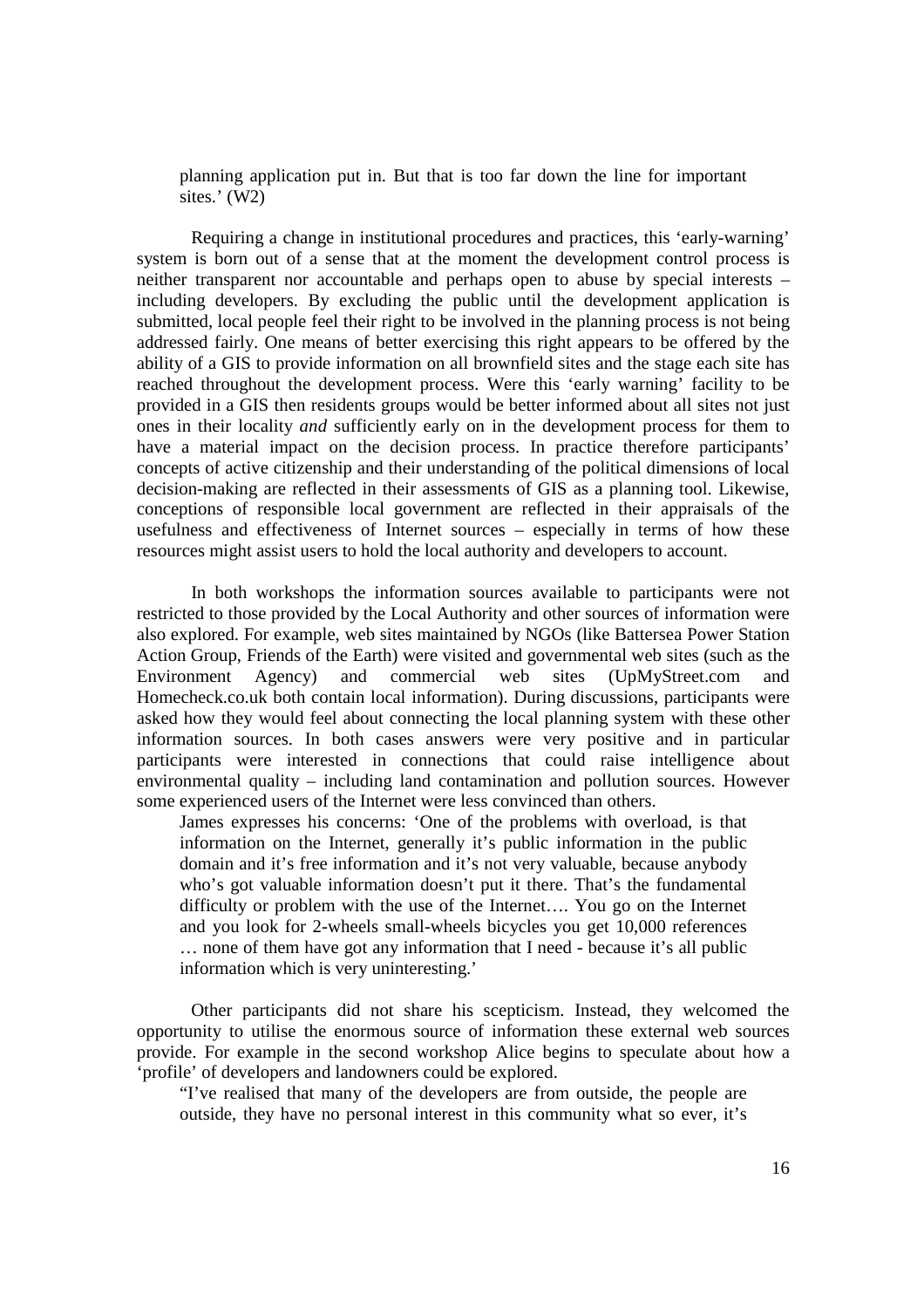purely money, it's an investment. And I feel if we could somehow know, not just know what the interests of the person are, but where they live, or where they come from. Because they can affect so many other peoples lives and not be at all interested in the quality of life that they're maybe severely affecting.' (W2)

Her speculation demonstrates that local residents are prepared to use GIS as a means of actively monitoring and scrutinising a range of routine practices undertaken by the local authority but also as a means of naming and shaming 'undesirable developers'. Much as Sieber (2000b) suggests, effective use of interactive PPGIS involves groups in conforming to the requirements of the system but they also provide opportunities for moulding these systems to their own objectives.

The position of the local authority in this information network seems unproblematic for most local residents but was much more critical for community activists. During the first workshop, community activists pursued the idea of communityoperated system but they are aware of the resource implications of needing to frequently up date this kind of locally owned GIS. They feel that ownership and being able to trust information are important aspects of such a system but the question of who should take responsibility for providing and maintaining the system was difficult to answer: 'It might be wiser to think of it as an independent locally-based facility rather than [the local authority] … an 'enlightened local authority' should carry out such a system. Other participants suggested that a third party (such as a university) should develop and maintain it. Uncertain about the resource implications and the integrity of most local authorities to act as 'honest' information brokers', means that activists are all too aware of how difficult it is to construct and maintain such systems. Participants in the second workshop did not share these concerns. Instead they were happy to see the system as part of the services provided by the local authority.

Tessa: 'I think the Council should be the start, because as part of our democracy it is a focus and has credibility. I don't have a problem with the private sector being involved …we did have a very illuminating talk form one of the facilitators about some of the information that was there. And therefore I think that makes the Council doubly important because they should be some sort of filter, if they can be by not linking us to something that is substandard in terms of the information that's provided.' (W2)

In summary, all residents wanted to be able to monitor the local authority as an enforcer of environmental standards and to hold it to account. But, whereas many residents were prepared to trust the local authority to protect the public interest in matters of quality control of 'information', community activists found this position completely untenable. Such conflicting views about the role of the local authority raise issues of accountability and questions about how democracy in a market-based economy is to work. Being able to trust the local authority to protect the public interest both in terms of providing information and in making justifiable decisions is the basis on which representative forms of democracy function. If the local authority is not trusted then citizens feel disempowered and seek more participative forms of democracy. As is shown here, different publics hold different views about what democracy itself means.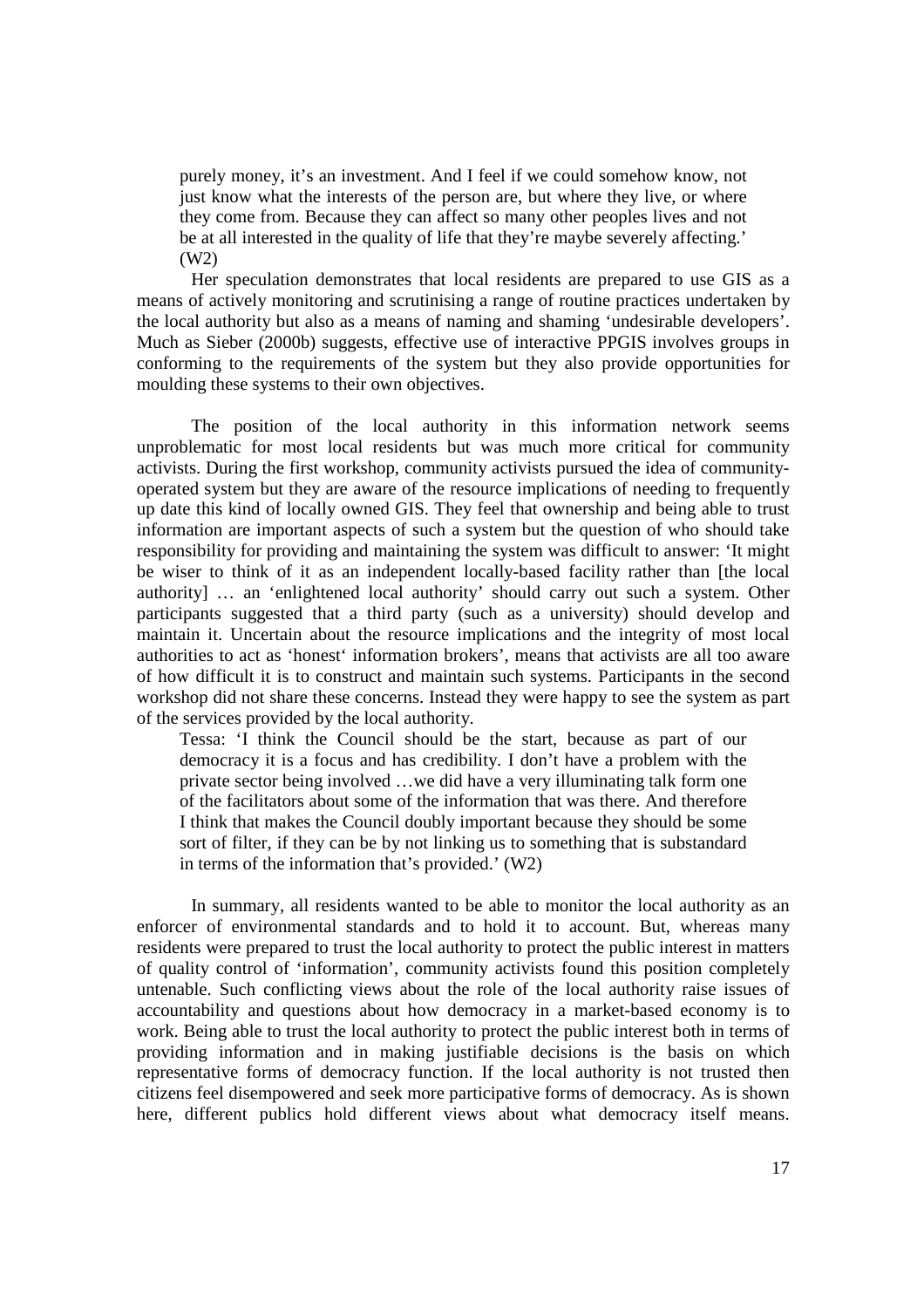Democratising PPGIS is hence a political as a well as a technical process and it is unclear to what extent PPGIS can challenge existing norms of governance.

## *Discussion*

Several issues about the potential of GIS as a planning tool are raised by this study. First, members of the public who are already active in their local community believe that the main potential of GIS as a planning tool lies in its use in a range of public participation settings. Such settings would include arenas associated with more collaborative approaches to planning such as Planning for Real events, and community and area forums. Facilities offered by a GIS for examining the spatial outcomes of alternative policy scenarios for adjacent neighbourhoods and representing them in an accessible and cumulative ways are thought to be a highly innovative way of addressing some of the NIMBY responses provoked by conventional public consultation practice. Requiring new institutional practices of public consultation and involvement in the planning process, these more participative approaches are regarded as essential if GIS is to be more than an 'add on' service to the planning system. In other words, the communicative potential of PPGIS is context dependent and cannot be taken as given.

Second, there is a general acceptance that a GIS that incorporates information from the UDP and planning applications relevant to the development control functions of the local authority is useful if it provides the same information planners and local politicians base their decisions on. In other words, people believe they have a right to know what information is being used in the local decision process. This 'right to know' is based on residents' constructions of themselves as 'responsible citizens' who take an active part in civic affairs, but also on their constructions of their relationship with the local authority. For residents who take an active part in environmental planning, the local authority is construed as an enforcer of agreed and explicit environmental standards but also as an institution that needs to be responsive to local people's concerns. Being an active citizen in these terms requires not only that citizens feel able to act in this way but also that the local authority can be held accountable in both these roles – as enforcer and enabler. In this respect the role PPGIS can play as a decision-support tool is embedded in social practices that undercut its role as a source of information. On the basis of these workshops the public is sceptical about the extent to which PPGIS providers can, or will seek to challenge existing norms regarding available 'information' or the openness and transparency of the decision-making process.

Third, the monitoring role people envisage a GIS offering requires that the decision-making process is an open one, not only in terms of providing access to all information relevant to the decision-making process, but also in being explicit about the criteria used in decision making. Many local people who are prepared to take the time to monitor planning applications believe that the development control process should be a 'criterion-referenced' process. Unless the GIS is able to provide information about the criteria which apply to particular policy zones or areas in the borough, it is difficult for local people to play a 'proper' role in a scrutiny process. This is a question of fairness and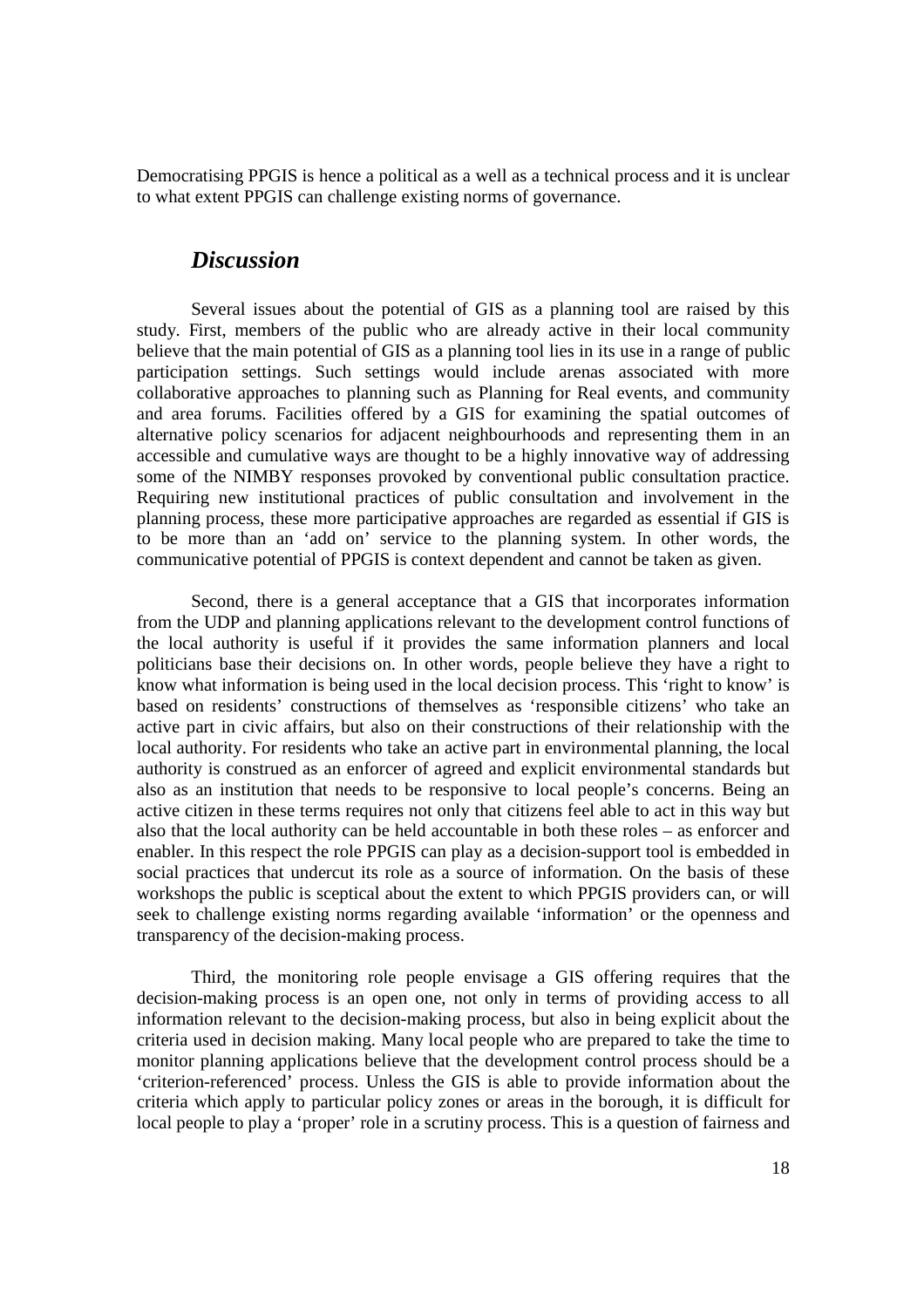transparency. Community activists understand the development process to be a much more complex one than the technical and rational process of 'applying criteria'. Their experience reveals that the kind of information currently available in the public domain is only part of a highly political and flexible process of decision-making which access to a GIS does little to challenge. However, both perspectives require changes in rights of public access to information and in judicial procedures that would permit full and early public scrutiny of development applications.

Fourth, community activists understand development planning and the development-control process as a political process that serves some interests and not others. This understanding is not surprising given their motivational roots. However, whilst local residents criticism of these same concerns was more indirect, it was equally prescient. In both cases the planning system was not regarded as 'neutral' and working in the interests of a local public, but was widely believed to be open to abuse and insensitive to the concerns of local people. Local activists whilst prepared to accept that information is power, are adamant that the question of 'who' controls this information is critical to determining whether the GIS promotes the democratisation of the planning system or not. On the other hand, as their elected representative, local residents were more likely to trust the local authority to provide the kind of information to which they desired access. Underpinning these differing perspectives are questions of trust and questions of how democracy itself is to operate.

### *Conclusion*

The study reported on here provides three important insights. The first relates to the changing political and social context of the UK within which the new technology of GIS is to operate. Other insights relate to the PPGIS research agenda.

Within the UK, central government is championing e-planning systems as a means of improving public access to the planning system and as a means of speeding up planning decisions (DTLR 2001). This study however suggests that pubic evaluation of GIS and ICT based planning service cannot be separated from wider questions about the legitimacy of the planning process and of local government. Based on the findings of these public workshops residents want to be able to act as responsible citizens and to play an active role in the planning process. To achieve this role they seek structural and judicial changes in how the development control process operates because current practices perpetuate secretive and 'closed' government and are regarded as unfair. Without these changes and a greater commitment to participatory forms of democracy, GIS linked to a computerised planning system will be just another source of contested information. As Michael Curry argues it is easy to be seduced by the 'mystique' of PPGIS (Curry 1998). This study reveals that active publics are equally sceptical about the putative benefits of PPGIS as a planning tool. Noteworthy is the separation that the recent Planning Green Paper (DTLR 2002) makes in putting the issues of community involvement within the context of local plans, and e-government services into the customer orientated approach, in which the speed of delivery is the most important factor. The study demonstrated that these are not two separate arenas of public concern. Instead the research suggests that the proposed community consultation strategies advocated by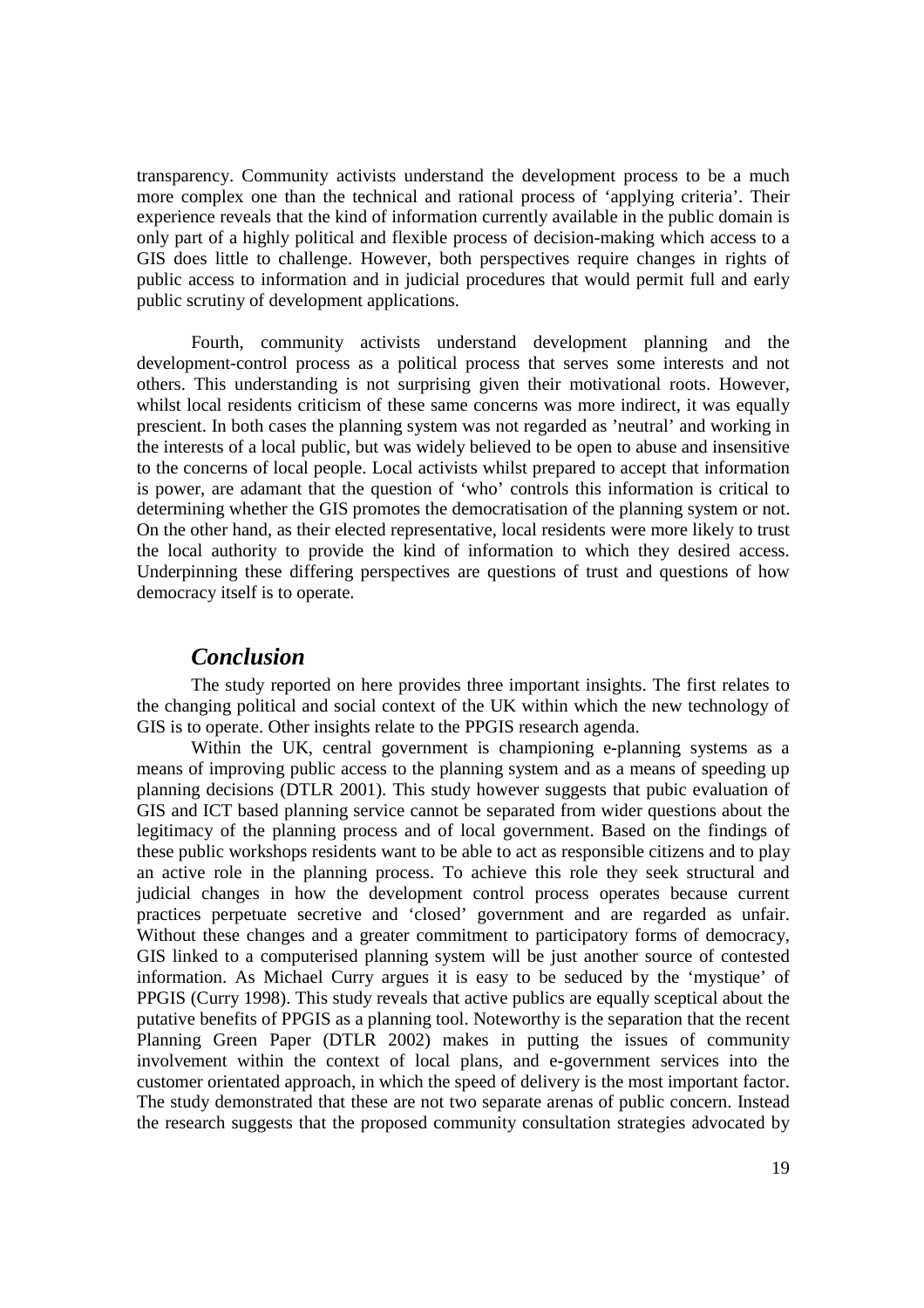the new planning reforms need to address these twin concerns together both at a strategic and local level.

A second insight from this study is relevant to the wider PPGIS agenda. While some reports of experimental settings exist in PPGIS literature (for example Jankowski & Nyerges 2002), there is a lack of research that combines technical developments in GIS with cultural and ethnographical studies of deliberative and participatory approaches to environmental decision-making. Our study demonstrates that this combination can provide insights about the role that situated knowledge plays in influencing public attitudes to PPGIS and about the arguments and discourses employed by differing publics to challenge or support the promise of 'increased participation' PPGIS seeks to offer. Through a focus on discourse, this approach serves to reveal the subtle but formative ways in which wider social relations are given voice. Such relationships are often poorly captured by conventional questionnaire surveys and in PPGIS research have tended to remain largely in the realm of theory.

Finally, we should emphasise that the experimental design and qualitative analysis of these public discourses is but a start. There is a need to continue to explore the interactions of different publics with PPGIS as a means of better understanding how those who are marginalized in planning discourse (by consent or by constraint) can benefit from the introduction of these new technologies. Furthermore, as Internet-based systems become more common place in a range of public settings, it will be possible to combine statistical information on their use with studies that are contextualized and informed by social and cultural theory. Current interest in participatory GIS, such as the recent American–European research meeting on access to GIS and participation, and the expected adoption of the Aarhus convention on "Access to Information, Public Participation in Decision Making and Access to Justice in Environmental Matters" (see Haklay, in press) should provide the motivators and framings for further research.

## *References*

- Al-Kodmany, K. (2002) GIS and the Artist: Shaping the Image of a Neighborhood in Participatory Environmental Design, In: Craig W J, Harris T M and Weiner D (2002) **Community Participation and Geographic Information Systems** (London, Taylor and Francis) pp.320-329.
- Bedford, T, Clark, J & Harrison, C. (in press) Limits to public participation practices in local land-use planning' **Town Planning Review**
- Boott, R., Haklay, M., Heppell, K. & Morley, J. (2001) The Use of GIS in Brownfield Redevelopment, in: Halls, P. (Ed.) **Innovations in GIS 8: Spatial Information and the Environment** (London, Taylor and Francis) pp. 241-258.
- Burgess, R. (1984) **In the Field: An Introduction to Field research.** (London, Routledge)
- Carver, S (2001) Public Participation Using Web-based GIS, **Environment and Planning B: Planning and Design**, 28, pp. 803-804
- Carver, S, Evans, A, Kingston, R & Turton, I. (2001) Public Participation, GIS and cyberdemocy: evaluating on-line spatial decision support systems, **Environment and Planning B: Planning and Design**, 28, pp. 907-921
- Cullingworth, B. (1993) **The Political Culture of Planning: American Land Use Planning in Comparative Perspective (**London: Routledge)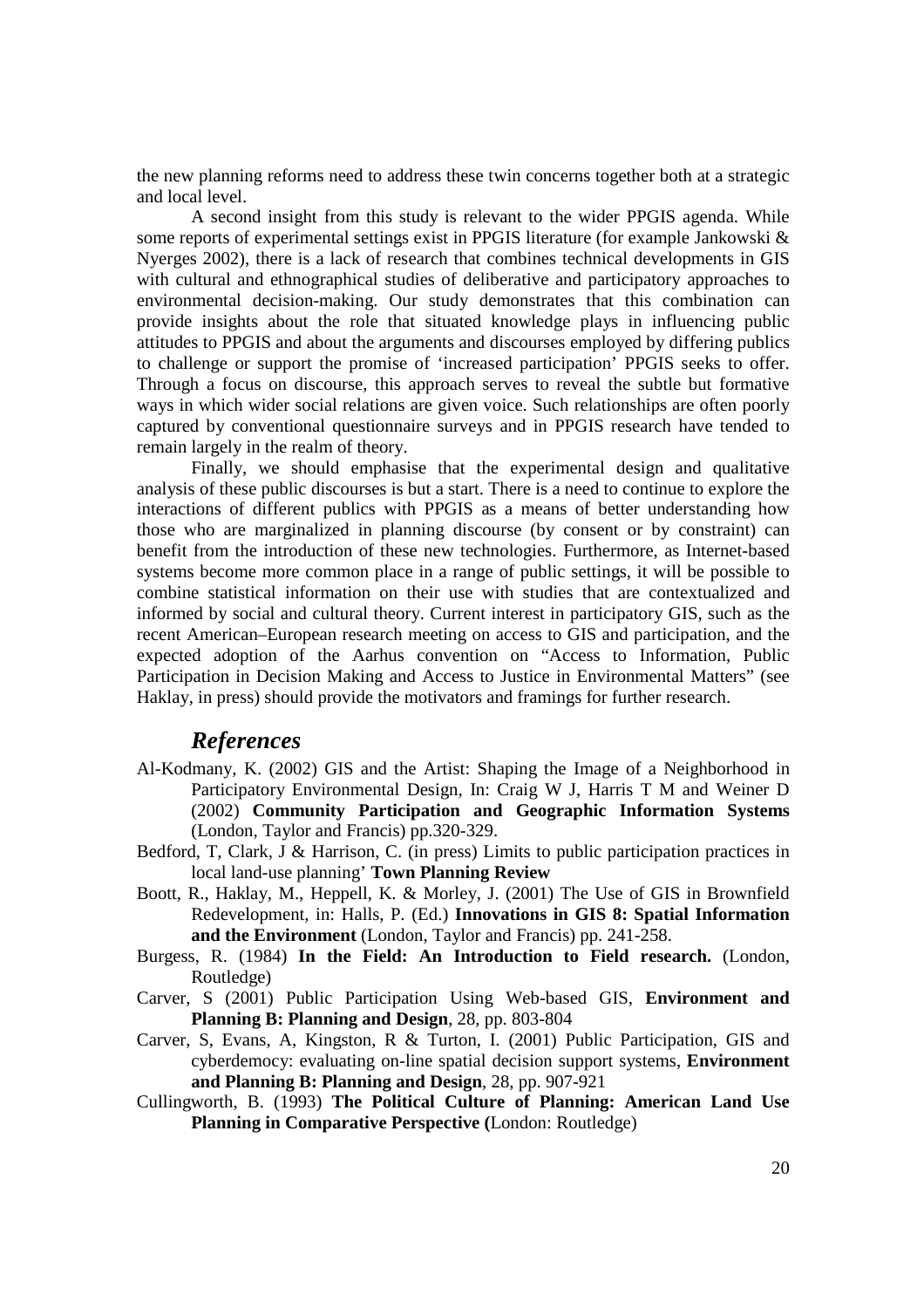- Curry, M. R. (1998) **Digital Places: Living with Geographic Information Technologies** (New York: Routledge).
- Craig W J, Harris T M & Weiner D (2002a) **Community Participation and Geographic Information Systems** (London, Taylor and Francis)
- Craig W J, Harris T M & Weiner D. ,(2002b), Conclusion, In: Craig W J, Harris T M and Weiner D (2002) **Community Participation and Geographic Information Systems** (London, Taylor and Francis) pp.367-372.
- Davis, A.R. (2001) Hidden or Hiding? Public Perceptions of Participation in The Planning System, **Town and Planning Review**, 72(2), pp.193-199
- DETR (1998a) **Modernising Planning**. (London, DETR)
- DETR (1998b) **Modern Local Government: In Touch with the People**. Cm 4014 (London: DETR)
- DETR (2001) **On the path to E-Government Council pathfinders picked** News Release 164: 22 March 2001. London, DETR<sup>v</sup>
- DTLR (2001) **Planning: delivering a fundamental change** (London, DTLR)
- DTLR (2002) **Planning green paper***.* (London, DTLR)
- Doyle, S., Dodge, M. & Smith, A. (1998) The Potential of Web-Based Mapping and virtual Reality Technologies for Modelling Urban Environments, **Computers, Environment and Urban Systems** 22(2), pp. 137-155.
- Elwood, S. & Leitner, H. (1998) GIS and community-based planning: Exploring the diversity of neighbourhood perspectives and need. **Cartography and Geographic Information Systems** 25, pp. 77-88
- Ghose, R. (2001) Use of information technology for community empowerment: transforming Geographic Information Systems into community information systems. **Transactions in GIS** 5(2), pp. 141-163
- Ghose, R., & Huxhold, W. E. (2001) Role of Local Contextual Factors in Building Public Participation GIS: The Milwaukee Experience **Cartography and Geographic Information Science** 28(3), pp. 195-208
- Gottsegen, J. (1998) 'Assessing the interests and perceptions of stakeholders in environmental debates through argumentation analysis.' Paper presented to the International Seminar: **Groupware Pour La Planification Urbaine. Jeudi 5 Fevrier 1998** COST-UCE C4 Genie Civil Urbain-Systeme d'Information.
- Haklay, M. (in press) Public Access to Environmental Information: Past, Present and Future **Computers, Environment and Urban Systems.**
- Harris T & Weiner D (1998) Empowerment, marginalisation and 'community-integrated GIS **Cartography and Geographic Information Systems** 25 67-76
- Healey, P. (1997) **Collaborative Planning: Shaping Places in Fragmented Societies. (**Basingstoke, Macmillan)
- Horita, M. (2000) Mapping policy discourse with CRANES: spatial understanding support systems as a medium for community conflict resolution, **Environment and Planning B: Planning and Design**, 27(6), pp. 801 - 814.
- Hudson-Smith, A. & Evens, S. (2002) A Collaborative Three Dimensional Geographic Information System for London: Phase I – Woodbery Down, in: Kidner, D. and Higgs, G. (Eds.), **Socio-economic Applications of Geographic Information Science** (London, Taylor and Francis)
- Jankowski, P & T. Nyerges (2001) **Geographic Information Systems for Group**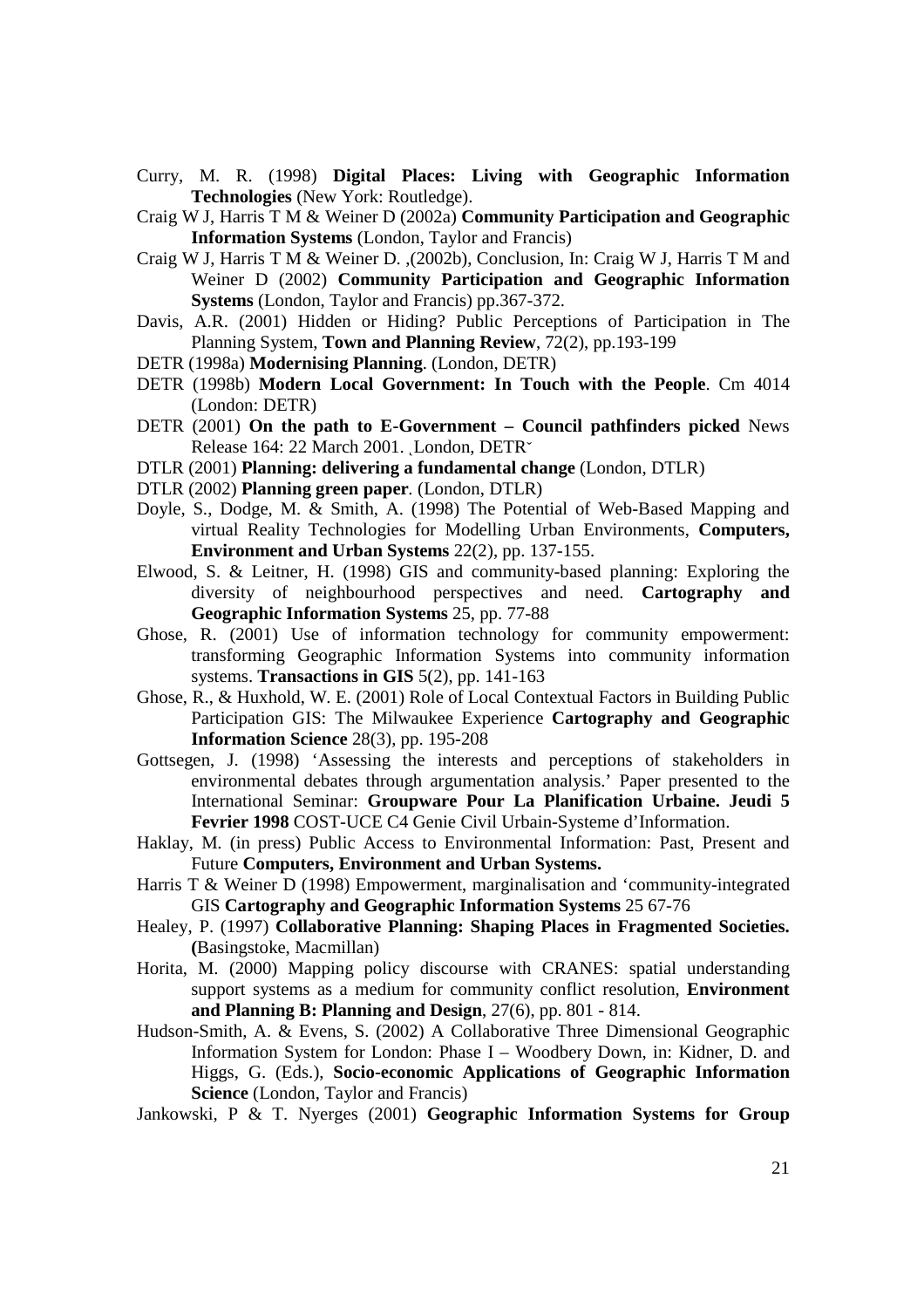**Decision Making**. (London, Taylor and Francis)

- Kingston R., Carver, S. Evans, A. & I. Turton (2000) Web-based public participation geographical information systems: An aid to local environment decision-making **Computers, Environment and Urban Systems** 24(2), pp. 109-125
- Krygier, J. B. (2002) The *Praxis* of Public Participation GIS and VisualiZation, In: Craig W J, Harris T M and Weiner D (2002) **Community Participation and Geographic Information Systems** (London, Taylor and Francis) pp.330-345.
- Lowndes V. Pratchett, L. & G. Stoker (2001) Trends in public participation: Part 1 Local Government perspectives. **Public Administration** 79(1), pp. 205-222
- Nunamaker, J. F., Dennis, A. R., Valacich, Joseph S., Vogel D. & George, J. F. (1991) Electronic Meeting Systems **Communications of the ACM**, 34(7), 40-61
- NCGIA (1998) **Empowerment, Marginalization and Public Participation GIS**, papers presented at a specialist meeting, Santa Barbara, California October 14th-17<sup>th</sup>, http://www.ncgia.ucsb.edu/varenius/ppgis/papers/index.html
- Obermeyer, N.J. (1998) The evolution of public participation GIS **Cartography and Geographic Information Systems** 25**,** pp. 65-66
- O'Niell, O. (2002) **A Question of Trust**, Reith Lecture 2002, BBC.
- Pickles, J. (1995) **Ground Truth: The Social Implications of Geographic Information Systems** (New York, Guilford Press).
- Pipes, S. & Maguire, F. (1997) Behind the Green Door **Mapping Awareness**, 11, pp. 28- 29.
- Reeve, D., Thommason, E., Scott, S., Simpson, L., (2002) **Engaging Citizens: The Bedford Community Statistics Project**, Paper presented at GIS Research UK 2002, Sheffiled, UK, April 3 – April 5, 2002.
- Rydin, Y. & M. Pennington (2000) Public participation and Local Environmental Planning: the collective action problem and the potential of social capital **Local Environment** 5(2), pp. 152-169
- Sawicki, D.S. & Craig, W.J. (1996) The Democratization of Data: Bridging the Gap for Community Groups, **Journal of the American Planning Association** 62(4).
- Schroeder, P. (1997) **GIS in public participation settings**, Paper presented at University Consortium for Geographic Information Science (UCGIS) 1997 Annual Assembly and Summer Retreat, Bar Harbor, Maine, June 15 - June 21, 1997, Available WWW: http://www.spatial.maine.edu/ucgis/testproc/schroeder/UCGISDFT.HTM

accessed 17 May 2001

- Selman, P & J. Parker (1997) Citizenship, Civicness and Social Capital in Local Agenda 21, **Local Environment** 2(2), pp. 171-184
- Sheppard E (1995) GIS and society: Towards a research agenda **Cartography and Geographic Information Systems** 22, pp. 5-16
- Shiffer, M. J. (1995a) Environmental Review with Hypermedia Systems **Environment and Planning B** 22**,** pp. 359-372.
- Shiffer, M. J. (1995b) Interactive Multimedia Planning Support: Moving from Standalone Systems to the World Wide Web **Environment and Planning B** 22, pp. 649-664.
- Sieber, R.E. (2000a) GIS implementation in the grassroots **Urban and Regional Information Systems Association Journal** 12, pp. 15-29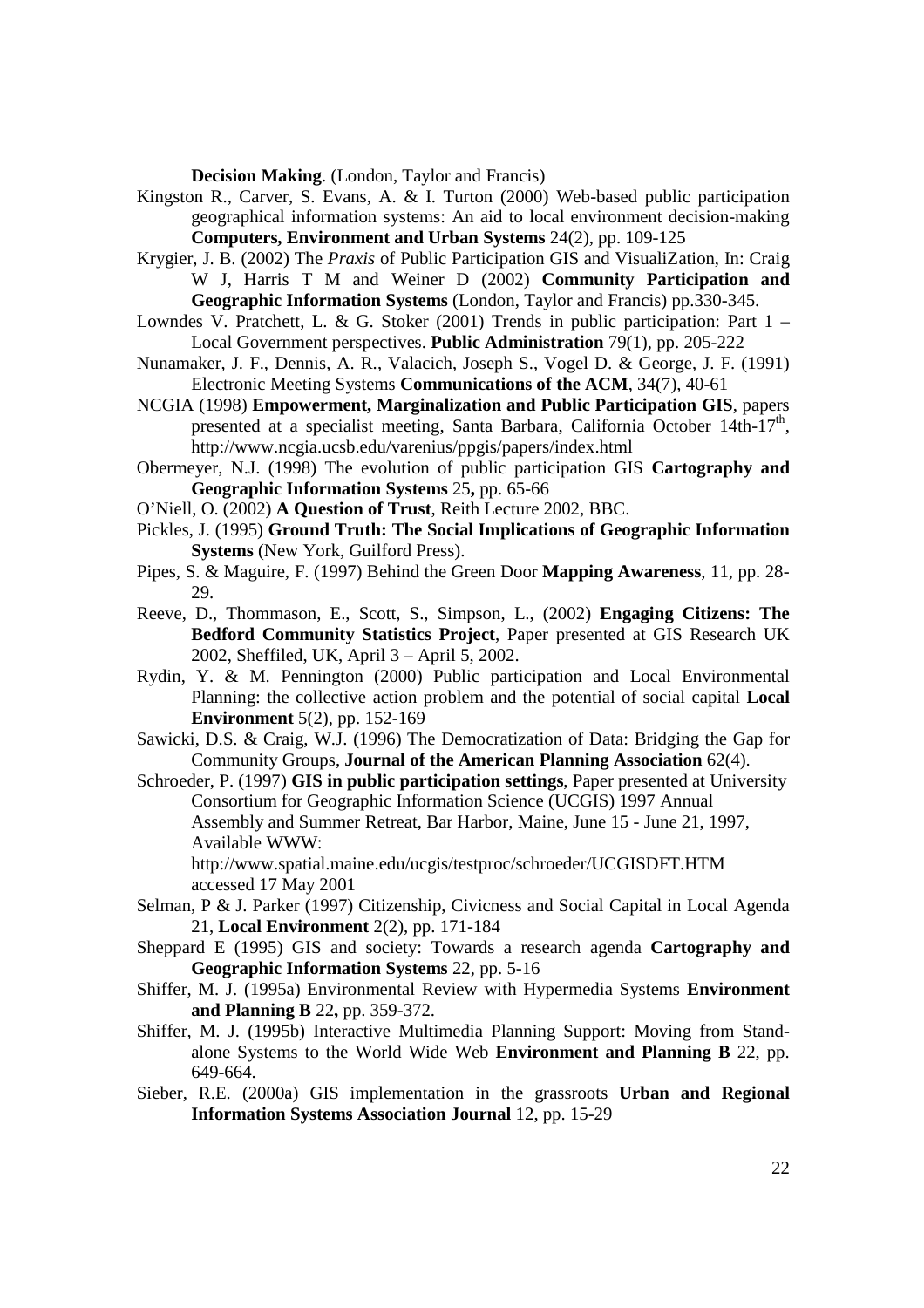- Sieber, R. E. (2000b) Conforming (to) the opposition: the social construction of geographical information systems in social movements. International Journal of Geographical Information Science 14(8), pp. 775-793
- Silverman, D. (1993) **Interpreting Qualitative Data: Methods for Analysing Talk, Text and Interaction** (London, Sage)
- Talen E. (1999) Constructing neighbourhoods from the bottom up: the case for residentgenerated GIS **Environment and Planning B: Planning and Design** 26 pp. 533- 554.
- Talen, E. (2000) Bottom-Up GIS: A New Tool for Individual and Group Expression in Participatory Planning **Journal of the American Planning Association** 66(3), pp. 279-294
- Tewdwr-Jones, M. & Allmendinger, P. (1998) Deconstructing communicative rationality: a critique of Habermasian collaborative planning.*'* **Environment and Planning A** 30 1975-1989
- Thomas, H. (1996) Public participation in planning. in Tewdwr-Jones, M (ed) **British Planning Policy in Transition: Planning in the 1990s** (London, UCL Press) pp. 168-188
- Weiner D, Harris T M & Craig W J, (2002), Community Participation and Geographic Information Systems, In: Craig W J, Harris T M and Weiner D (2002) **Community Participation and Geographic Information Systems** (London, Taylor and Francis) pp.367-372.
- Wilson, D. (1999) Exploring the Limits of Public Participation in Local Government, **Parliamentary Affairs** 52(2), pp. 246-259.
- Young, S. (2000) Participation strategies and local environmental politics: Local Agenda 21, in G. Stoker (Ed.) **The new Politics of British Local Governance** (London, Macmillan) pp 181-197